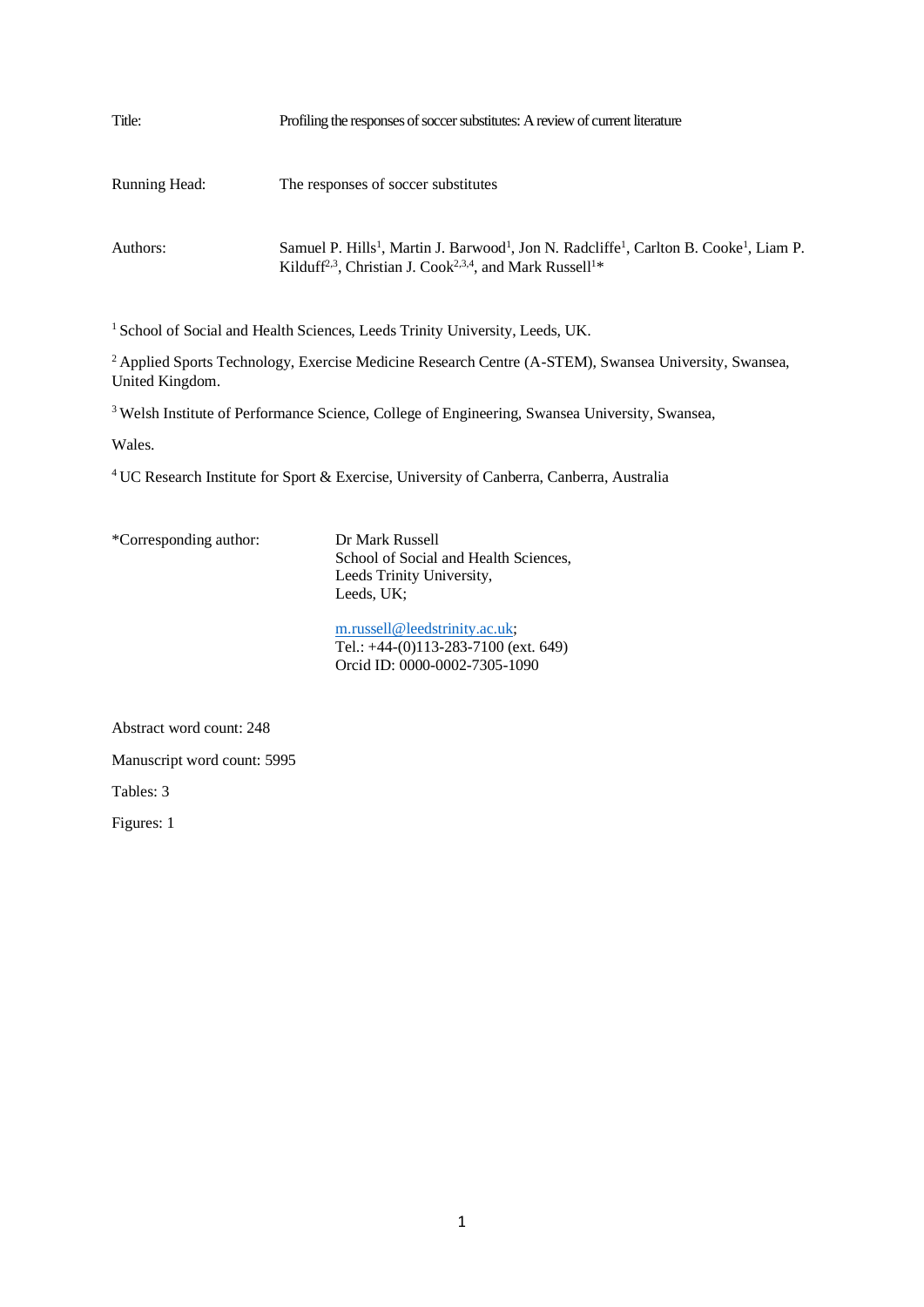**TITLE:** Profiling the responses of soccer substitutes: A review of current literature

**RUNNING HEAD:** The responses of soccer substitutes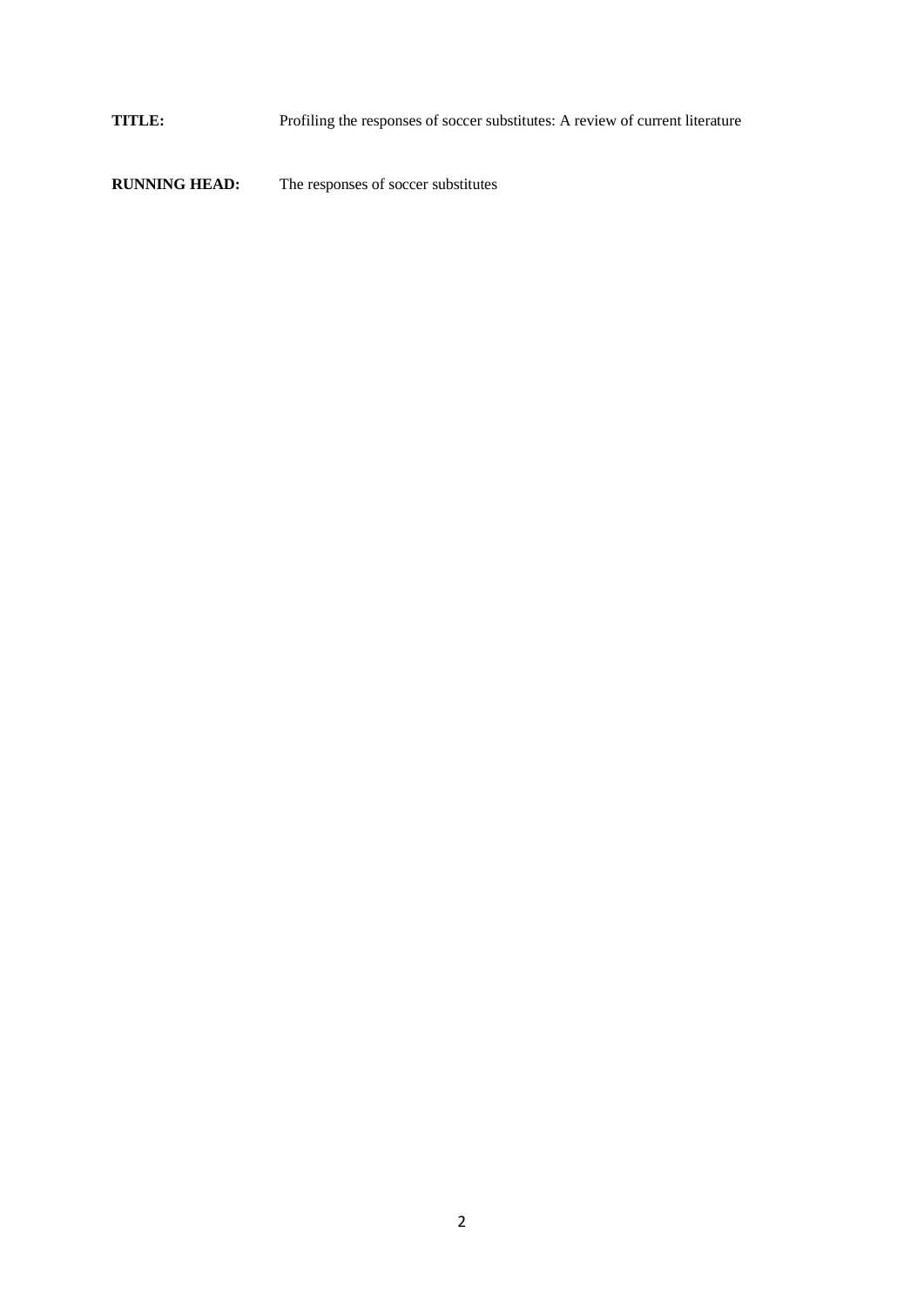## **ABSTRACT**

Depending upon competition regulations, the laws of soccer allow between three and an unlimited number of substitutions that can be made on either a permanent or rolling basis. Substitutes are typically introduced to minimise/offset the effects of fatigue, alter tactics, replace players deemed as underperforming or injured, and/or give playing time to youth players, or to squad members returning from injury. While the match-day practices of substitutes include participation in the pre-match warm-up, and sporadic periods of rewarm-up activity, it is currently unclear as to whether these pre-entry preparations facilitate optimal match performance thereafter. Acknowledging the contextual factors that possibly influence substitutes' performance, this review summarises the presently available literature on soccer substitutes, and makes recommendations for future research. Literature searching and screening yielded thirteen studies, which have typically focused on characterising 1) the patterns, including timing, of substitutes' introduction; 2) indices of match-performance; and 3) the emotional experiences of soccer substitutes. The majority of substitutions occur after the first-half has ended (i.e., at half-time or during the second-half), with introduced players exceeding the second-half physical performances of those who started the match. Observations of progressive improvements in running performance as playing time increases, and findings that substitutes mostly experience negative emotions, highlight the potential inadequacies of pre-match preparations, and present future research opportunities. Additional work is therefore needed to confirm these findings and to determine the efficacy of current preparation strategies, thereby providing opportunities to assess then address substitutes' pre-pitch entry preparations, on-field performance, and emotional responses.

## **KEY POINTS**

- Soccer substitutes are typically introduced at half-time or during the second half, usually in an attempt to offset the effects of fatigue and/or alter tactics, although other motivations can exist.
- Substitutes, particularly midfielders, appear able to exceed the work-rates of players who started the match; however, their overall contributions to team success remain to be determined.
- Empirical observations of pre pitch-entry practices, players' own concerns, and the inability of players introduced later into a match to exceed their own habitual work-rate when starting, question the efficacy of substitutes' physical and psychological preparations.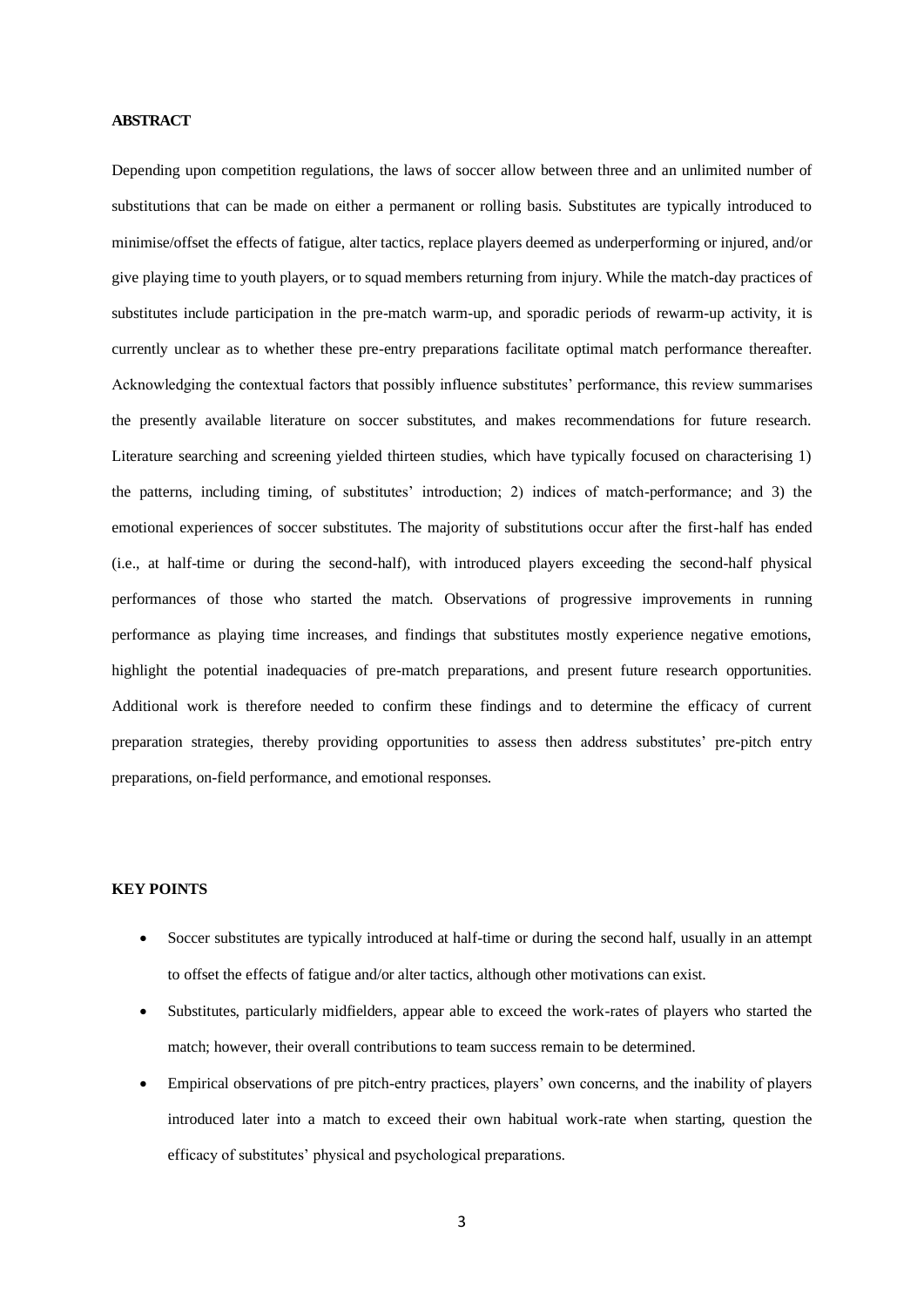#### **1.0 INTRODUCTION**

Soccer is an intermittent sport, typically contested between two teams of eleven players, over 45 min halves separated by an interval of ~15 min (half-time). Although low-intensity activities dominate [1-3], a player's ability to repeatedly perform high-intensity actions is a characteristic of professional soccer [4]. Amongst the most robust observations existing in soccer literature are the declines in indices of both physical (e.g., highintensity running; HIR) and technical (e.g., shooting and passing skills such as speed, accuracy, success etc.) performances that occur transiently and progressively over the course of 90 min [4-12], responses which seem exacerbated in matches requiring extra-time [8, 13-16]. A variety of fatigue-mechanisms, both central and peripheral in origin, have been proposed to explain these changes, although the causes of such responses are likely multifactorial [1, 17-21].

In order to minimise/offset the effects of fatigue, soccer coaches and managers can introduce substitute players into a game, although these introductions may also reflect tactical changes, decisions to replace underperforming or injured players [21, 22], and/or to satisfy a need for game-time in youth players or those returning from injury. Fédération Internationale de Football Association (FIFA) rules first included reference to substitutions in 1958 and currently permit a maximum of three starting players (up to six in some competitions) to be irreversibly replaced from a 'bench' of typically six (up to 12 in some competitions) substitutes [23]. Whilst FIFA govern the majority of competitions worldwide, an unlimited number of 'rolling' interchanges are permitted during the second-half of National Collegiate Athletic Association (NCAA) competitions, whereby players may re-enter the pitch having previously been replaced [24, 25]. Whilst increasing physical output does not guarantee success [5, 26], Bradley et al. [22] highlight that for substitutes to be deemed effective from a work-rate perspective, the players introduced must be immediately able to perform at equivalent or higher workrates than the players being replaced, and/or others remaining on the pitch. Surprisingly however, while the movement demands of whole-match soccer players has been extensively investigated [1-5, 27-32], fewer data exist regarding the responses of substitutes entering the field of play.

Acknowledging that considerable variation may exist between clubs, empirical observations highlight commonalities in substitutes' match-day routines (Figure 1). Although they may perform lower-intensity activities, substitutes typically warm-up alongside the starting eleven prior to kick-off, before spending the majority of the first-half seated pitch-side. After kick-off, sporadic rewarm-up activity will typically take place between the halfway line and the corner flag. Whilst regulations differ in some competitions, the English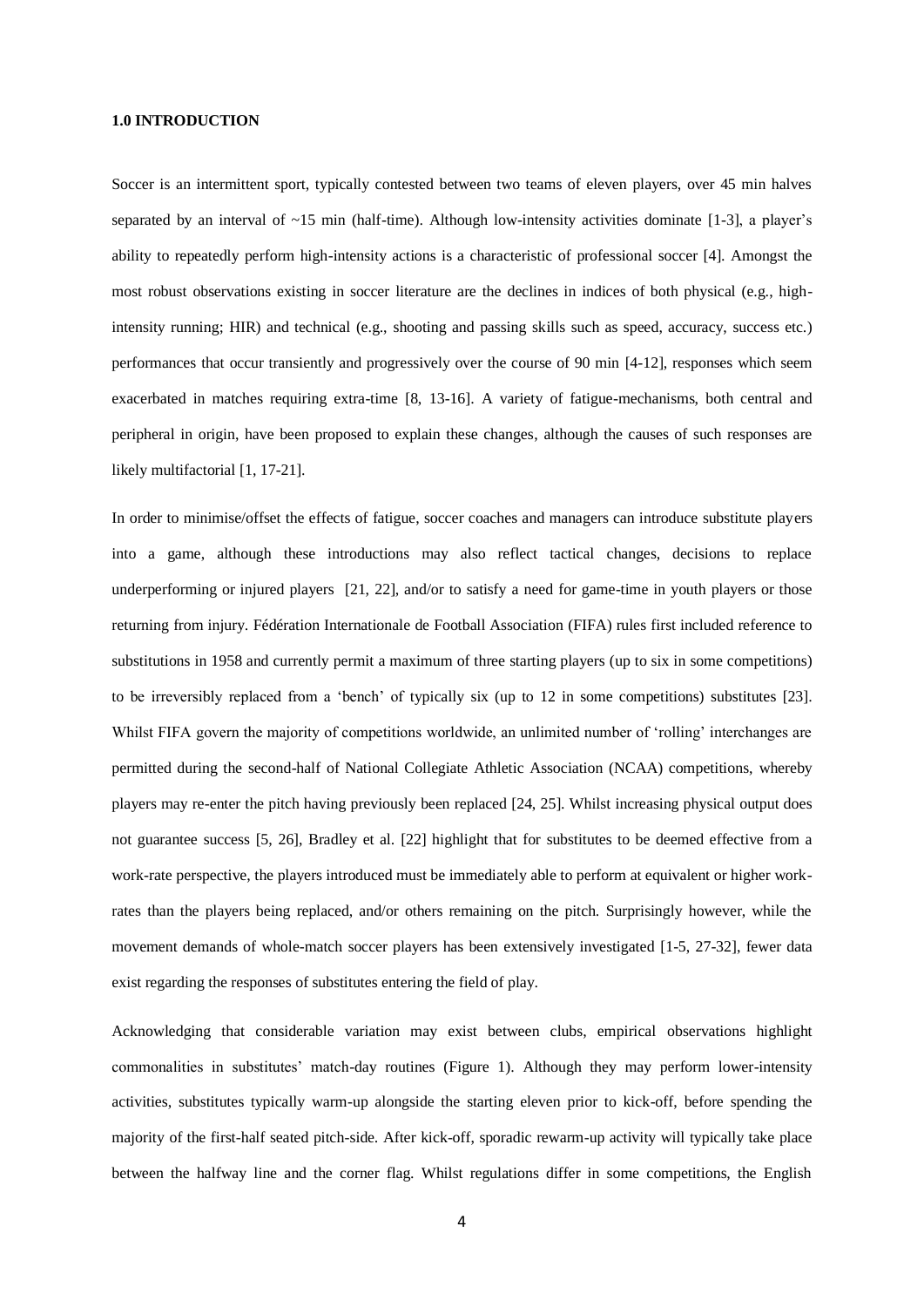Football League does not permit coaches to leave the 'technical area' whilst play is underway, therefore the content and intensity of rewarm-ups is mostly player-led. The expectation is that (failing injury) replacements will enter the match at half-time or later, therefore substitutes typically perform further half-time activity on the pitch before increasing the frequency and/or intensity of rewarm-ups during the second-half, in anticipation of pitch-entry. Notwithstanding the broadly similar rewarm-up patterns existing across matches, empirical observations suggest that on-pitch events (in particular, the proximity of play to the awaiting substitutes) heavily influence the type and/or intensity of rewarm-up activity performed. Given the limited literature available, this narrative review aims to summarise the findings of existing publications which profile the responses of soccer substitutes, with a view to informing practice and highlighting opportunities for future research.

# \*\*\*\*INSERT FIGURE 1 HERE\*\*\*\*

## **2.0 METHODOLOGY**

Searches were performed in four online databases (i.e., PubMed, SPORTDiscus, Google Scholar, and ScienceDirect) during February 2018, and included articles published until this time. Keywords relating to the sport (i.e., 'soccer', 'football'), and different terms for player substitution (i.e., 'substitute', 'substituted', 'substitution', 'finisher', 'replacement', 'replaced', 'bench'), were entered in various combinations. Filters included: Original publications in scientific journals, with English full-texts available. Titles were initially scanned, and potentially relevant articles were retrieved. After removing duplicates and papers excluded upon screening of the abstract, the remaining full-texts were assessed. Articles were excluded on the basis that they: A) were review articles, B) did not concern soccer specifically, or C) considered 'non-starters' *generally,* as opposed to substitutes. While the terms 'substitutes' and 'non-starters' may appear the same, 'non-starters' implies all members of a squad except for the starting eleven, whereas the term 'substitute' refers to a specific role (i.e., a player eligible to play a part in a specific match). References cited in the retrieved articles, and articles identified through other sources (e.g., articles known to the authorship team) were also considered for inclusion.

Based upon the initial screening of titles and abstracts, nineteen full-text articles were assessed with reference to the pre-defined exclusion criteria. During this process, six were removed; a single record being a review article, another did not pertain to soccer directly, and four articles considered only 'non-starters'. Therefore, thirteen records were retained and included in the review**.** Records were pooled into three main themes, with six studies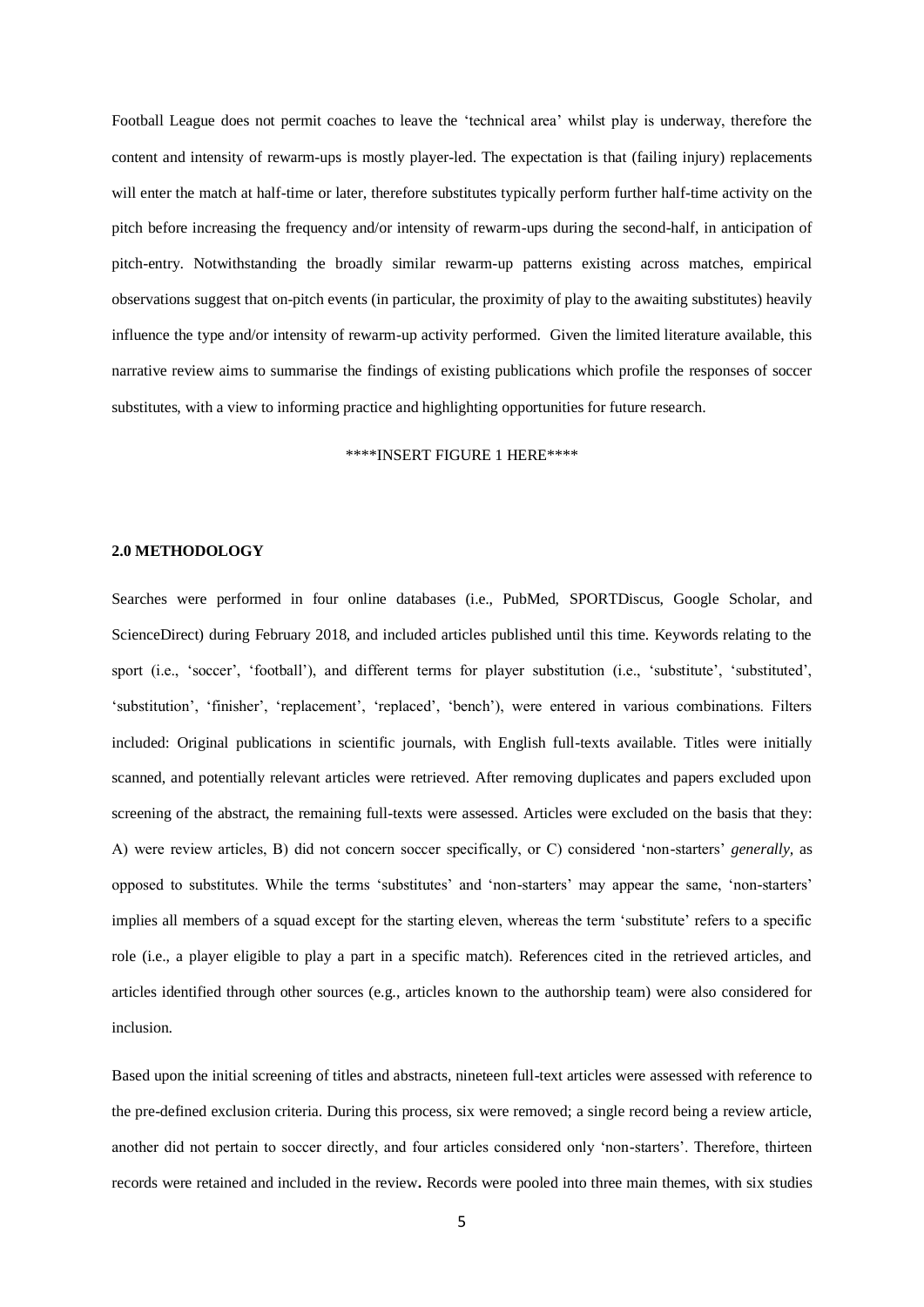reporting the patterns of introduction of substitutes (Table I), seven investigating substitutes' matchperformances (Table II), and three articles addressing the psychology of substitute players (Table III). Articles investigating multiple concepts are included in more than one theme.

> \*\*\*\*INSERT TABLE I HERE\*\*\*\* \*\*\*\*INSERT TABLE II HERE\*\*\*\* \*\*\*\*INSERT TABLE III HERE\*\*\*\*

## **3.0 FINDINGS AND DISCUSSION**

## **3.1 Patterns of introduction of soccer substitutes**

Pooling data from the English Premier League, Italian Serie A, and La Liga in Spain, highlighted that the mean time of introduction for first, second, and third substitutes was at 57, 71, and 81 min, respectively [33], although the mean data for the first substitution was likely skewed by the occasional need for first-half replacements (mostly related to player injury). Nevertheless, the first replacement was most often introduced at half-time, whereas the greatest frequencies of second and third substitutions were at 70 min and 90+ min (i.e., during second-half stoppage-time), respectively [33]. Interestingly, the specific leagues in question appeared to influence the timing of the first, but not second or third replacements, with English Premier League managers making their first substitution later (i.e.,  $58<sup>th</sup>$  min) than those in Italy (i.e.,  $52<sup>nd</sup>$  min). Whilst these discrepancies were attributed to differences in managerial styles [33], the physical demands may also vary between leagues and thus influence substitute timings. Indeed, although most positions' activity profiles appear similar across competitions, and whilst acknowledging the continual evolution of the game [32, 34], attackers in the English Premier League may perform less HIR than those in the Spanish or Italian top divisions [35]. Therefore, speculatively, a lower volume of HIR for English Premier League attackers may delay the accumulation of fatigue and thus temporarily defer the need to replace them when compared with their European counterparts.

Bradley et al. [22] observed that the majority of English Premier League replacements were made at half-time or between 60-85 min, with substitutions becoming more 'offensive' (i.e., attackers and midfielders) as the secondhalf progressed. This finding conflicts with a study in the Spanish first division in which the number of replacements increased from 46-70 min, with a greater probability of a substitution being 'defensive' as the match went on [36]. It should be considered that even an 'offensive' substitution (from a player position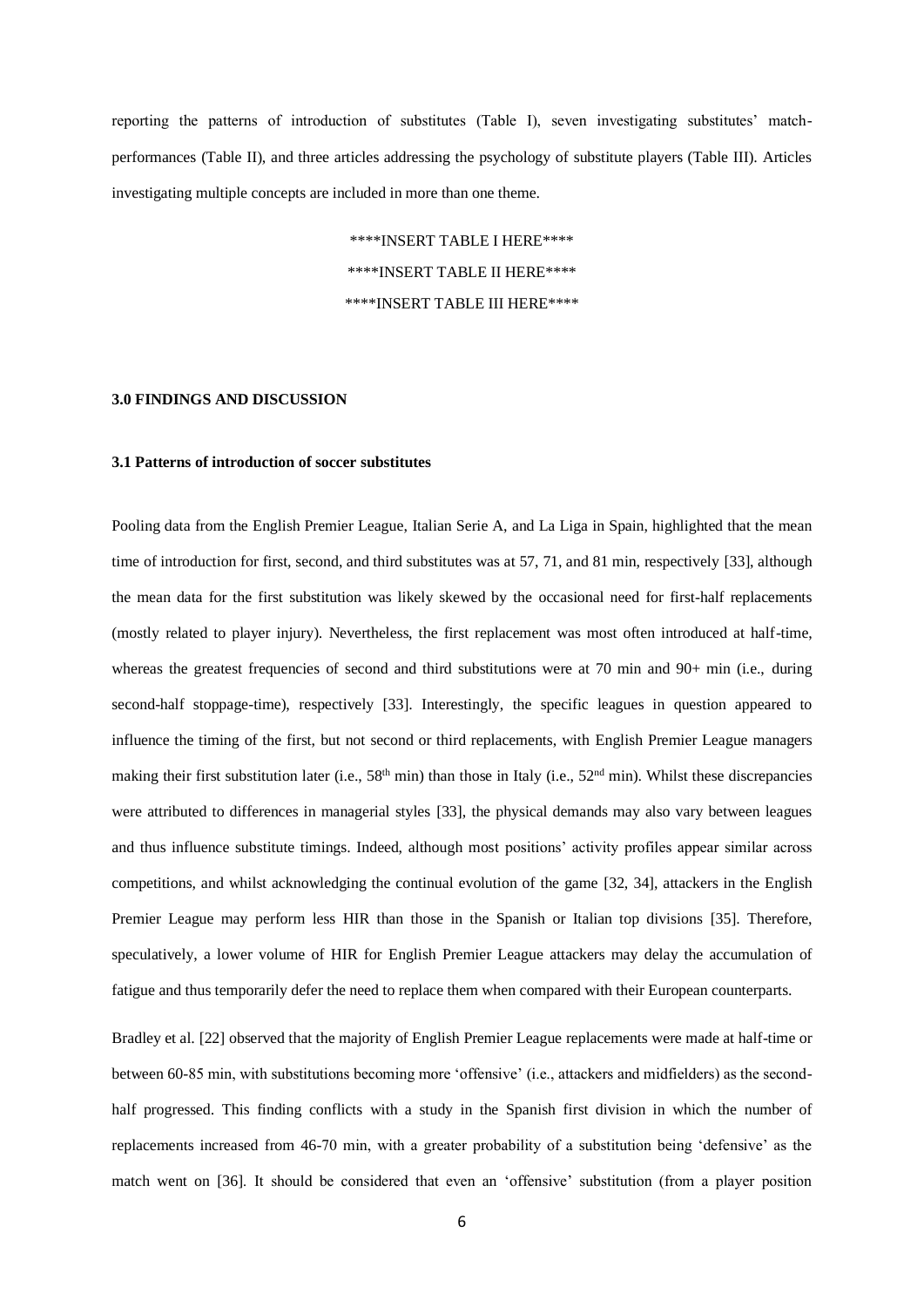perspective) can be made with defensive intent (e.g., to use up time), but further inter-competition differences in the types and timing of substitutions are noted [22, 33, 36].

In line with observations from European top-tier competitions, French League 1 substitutes were reported to typically spend  $23\pm8$  min and  $25\pm7$  min on the pitch, respectively, suggesting that they were introduced midway through the second-half [37]. Interestingly, even when unlimited 'rolling' substitutions were permitted during NCAA women's competition, forwards were the only position for whom players being substituted into the match had significantly lower second-half playing time (i.e.,  $20\pm2$  min vs  $30\pm2$  min) than those substituted out [25]. Whilst this is the only published article that reports the playing times for starting and substituted players in this population, observations of ~12 interchanges per game, with only four players routinely completing 90 min [25], suggests a vastly different scenario from FIFA competitions, which may have implications in terms of players differential physical responses between competitions.

Teams that are behind in a match tend to make their initial substitution sooner than when ahead [33, 36], a trend which may exist for all three replacements in FIFA-regulated 90 min matches [33]. It therefore appears that managers whose team is behind have a greater inclination to alter tactics in an attempt to change the direction of a match. Moreover, players on teams that are losing at the time of a substitution are more likely to be deemed 'underperforming' than those who have been able to produce a lead for their team [33]. Accordingly, score-line is an important factor influencing the introduction of substitutes.

The effect of location on the timing of substitutions is unclear. For example, relative to away games, a higher probability of making a first replacement at half-time may exist when playing at home [36], yet observations across three European leagues reported no effect of match location except for the third substitution being made *later* when playing at home [33]. Potentially, as home managers are more likely to face crowd pressure, they may seek to avoid negative scrutiny by making changes at half-time [36], and because home advantage means teams are less likely to be behind in the match, the likelihood of the final substitute being delayed is increased [33]. Further research is required to enable firm conclusions to be drawn, and should consider potential interactions between contextual variables.

Drawing statistics from three major European leagues, Myers [33] used decision trees to propose a 'rule' for optimising the timing of substitutions. The analysis revealed that when a team was behind in a match, the probability of improving their score differential was increased if their first substitution was made before the  $58<sup>th</sup>$ min, the second before 73 min, and the final substitution before 79 min. Although the proposed rule was only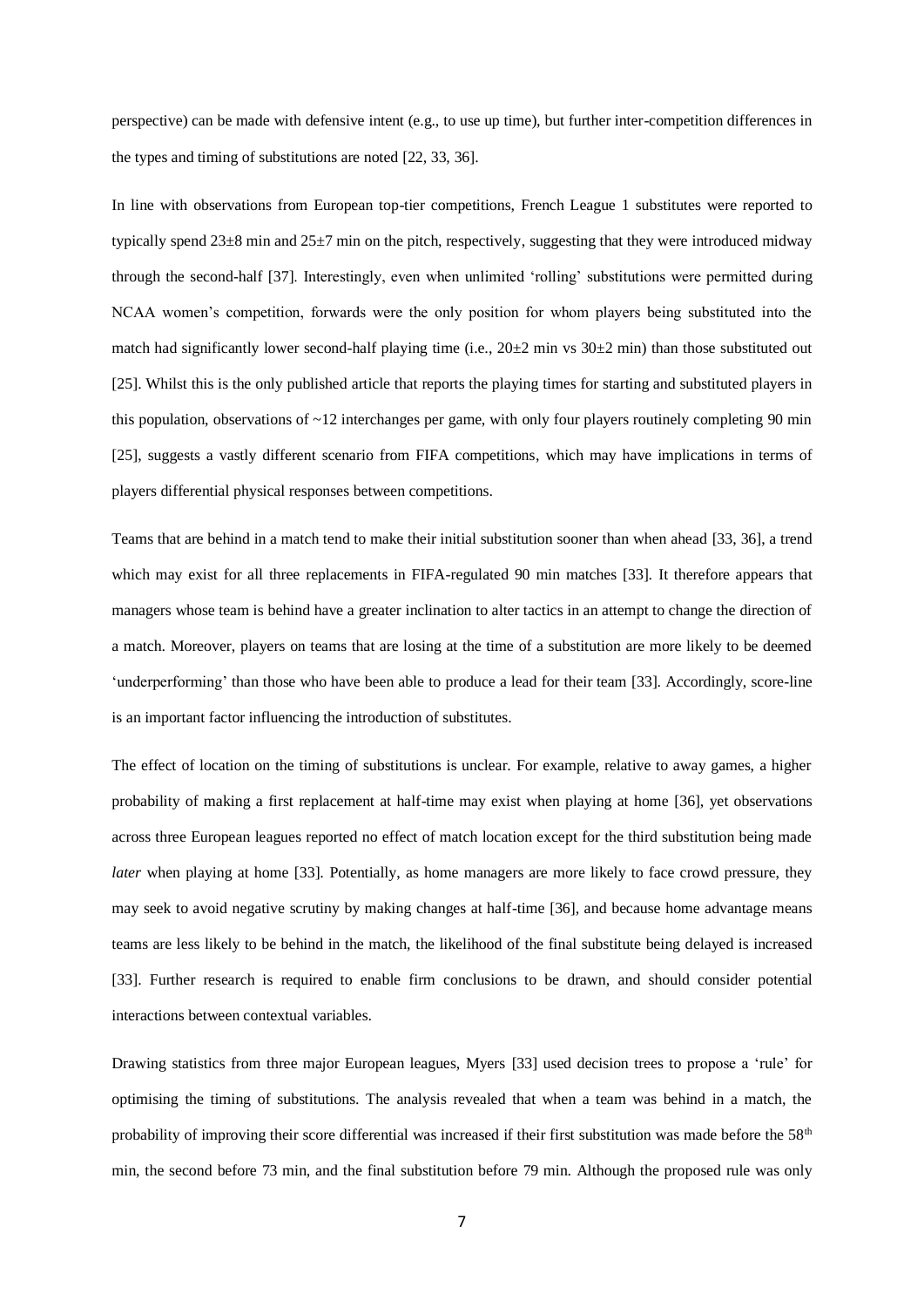followed in 34% of scenarios for potential application, losing teams improved their goal differential in 38-47% of cases when the rule was followed, compared with 17-24% of matches otherwise [33]. However, Silva and Swartz [38] criticised this approach as too simplistic, and considered a Bayesian logistic regression based upon a prior distribution in which team strength was related to the probability of the trailing team scoring the next goal. Using the same data as Myers [33], they found no discernible time-period in which there was a clear benefit to making a substitution. It is clear that the majority of teams across the top professional competitions  $(-82\%)$ make all three substitutions permitted [33]. However, although observations suggest that substitutes typically receive match-specific tactical information from coaches immediately prior to pitch-entry, no study has examined the exact reason for managers making particular substitutions. This would be a beneficial area for future investigation, perhaps using qualitative methods, to provide valuable insight into the specific performance responses of the players introduced.

### **3.2 Match performance of soccer substitutes**

Seven studies (Table II) have investigated the match-performances of soccer substitutes after their introduction onto the pitch, with a number of between- and within-player comparisons made over various timeframes [4, 22, 25, 37, 39, 40]. Whilst running performance may not necessarily reflect a player's overall contribution [5], total distance (TD) and HIR are the variables most commonly investigated, and HIR nonetheless represents a valid indicator of physical performance during soccer match-play [4]. To allow comparison between groups, studies typically correct match performance variables to represent indices relative to playing-time (i.e., variable·min-1 ). Unlike those in many other team sports, soccer players do not typically specialise according to playing duration (i.e., whole- or partial-match players). Accordingly, it has been suggested that the length of time on the pitch is a major factor influencing match intensity [41]. Under this theory, subject to optimal pre-entry preparation, players introduced for shorter durations should be able to sustain higher-intensities than players starting a match [41]. However, existing literature has reported inconsistent findings, perhaps partly due to methodological differences, and soccer's inherent between-match variability in demands [42, 43]. Notably, Bradley et al. [22] highlight that players being introduced onto the pitch must be immediately able to perform at equivalent or higher work-rates than those being replaced, and/or other players remaining on the pitch, for a substitution to be deemed effective from a work-rate perspective. The focus on making an *immediate* impact emphasises the importance of substitutes' preparation strategies directly prior to pitch-entry. If preparation is sub-optimal,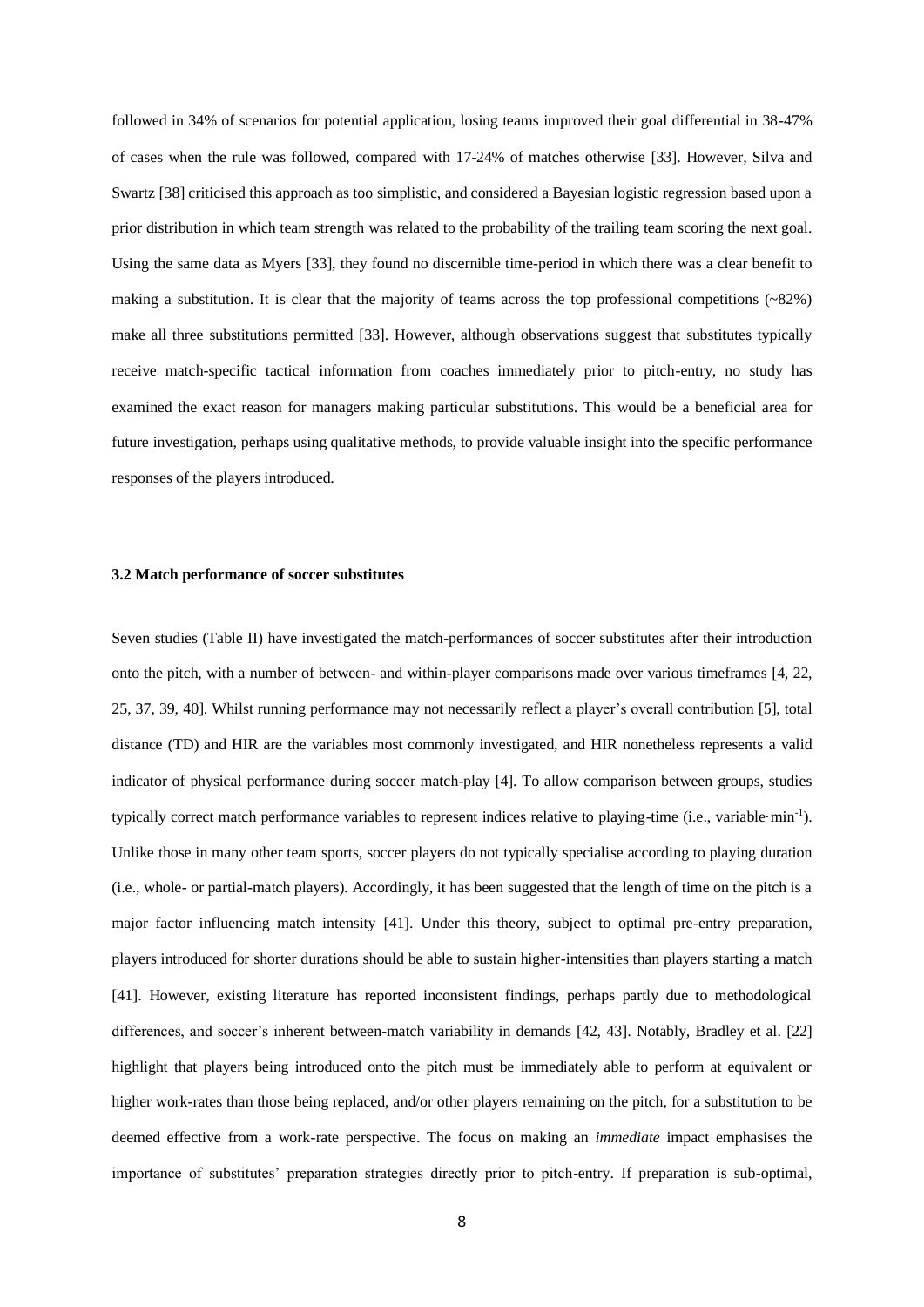players may require the initial period of match involvement to warm-up, rather than being able to perform at the intensities expected of them. In support, preliminary investigations have indicated an inability for players introduced as substitutes to exceed the running performance that they typically adopt during the first-half of matches that they start [22, 37].

#### *3.2.1 Substitute performance relative to whole-match players remaining on the pitch*

Seminal work employing time-motion analysis identified that elite substitutes who had been introduced during the second-half covered 25% more HIR and 63% greater sprinting distances during the final 15 min of a game, relative to whole-match players over the same period [4]. Subsequent research has reported similar patterns [22, 37, 39], including for female players utilising unlimited interchanges [25]. In addition, a study of French League 1 midfielders identified reductions in recovery times between HIR efforts for second-half substitutes compared with other players remaining on the pitch [37]. Similarly, although limitations exist with using heart rate as a proxy for exercise intensity [1], mean second-half heart rate was significantly higher (84±3 vs 81±4% maximum heart rate) when half-time substitutes were included in the analysis, when compared with only players completing 90 min [40].

Given the wealth of literature documenting differential match demands across playing positions [4, 5, 35, 44-46], it is unfortunate that sample size considerations have limited many studies' abilities to analyse the effect of playing position for substitutes. However, a well-powered investigation by Bradley et al. [22] highlighted that whilst substitutes performed ~27% more HIR (12.4 $\pm$ 5.3 m·min<sup>-1</sup>) than whole-match players (9.8 $\pm$ 3.2 m·min<sup>-1</sup>), this was modulated by playing position and was not the case for fullbacks. Conversely for sprint distance, substitute fullbacks and central midfielders covered more ground than their whole-match counterparts. Substitute midfielders therefore covered greater sprint and HIR distances than whole-match players [22], and Carling et al. [37] considered only midfielders for their corresponding comparison. These findings are potentially of relevance, as professional midfielders cover greater running distances relative to any position [4, 5, 44, 45], and consequently suffer the largest between-half decrements in HIR [5, 39]. Interestingly, whilst no study has considered the match-effectiveness of substitutes' increased work-rate, central midfielders were the only position in which substitutes performed more HIR *in possession of the ball* (4.7±3.1 vs 3.8±1.9 m∙min-1 ) than whole-match players [22].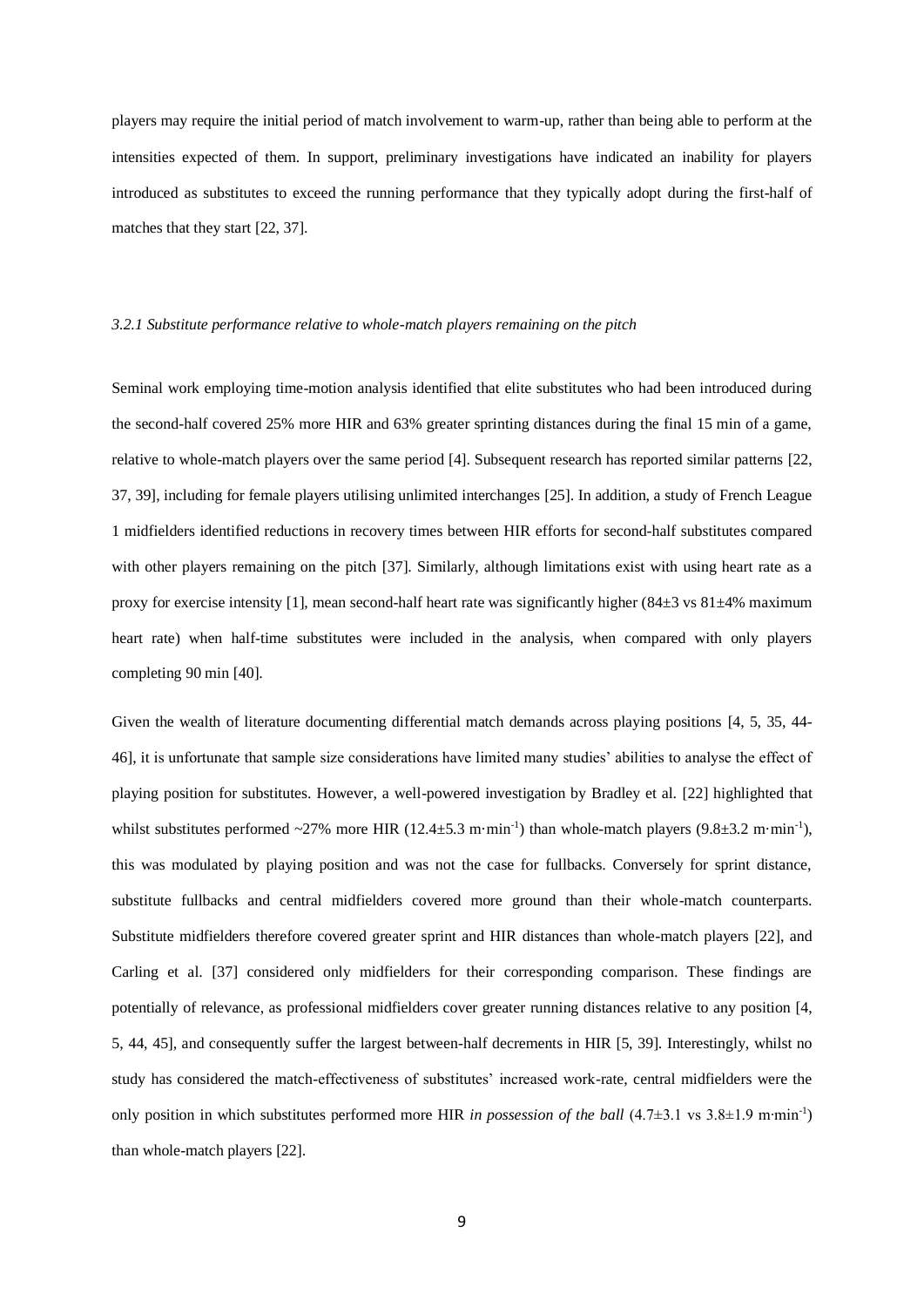Taken together, these findings appear to suggest a potential role for the introduction of substitutes to increase overall match-intensity relative to those around them. However, caution must be exercised when drawing conclusions based purely upon movement data as even if replacements are able to cover more ground than players remaining on the pitch, their effectiveness may rely upon the ability of other players to respond. Indeed, the primary reasons for making substitutions are tactical [21, 22], and although pass-completion rates, a key indicator of soccer success [5, 10, 26, 47], were similar between players entering the pitch and whole-match players [22], further work is necessary to determine the overall impact of substitutes when introduced. It should also be noted that strength and conditioning coaches often use movement data to inform the volume and intensity of 'top-up' conditioning sessions for players (i.e., substitutes and those being replaced) who play <90 min (empirical observations). Therefore, comparisons of match activity between substitutes and whole-match players may be important when informing the degree of 'topping-up' required.

### *3.2.2 Substitute performance relative to their own habitual performance when completing a full match*

Three identified studies, each using elite European teams assessed the match-performances of players when they were introduced as a substitute compared with when they played 90 min [22, 37, 39]. Greater TD and 21% more HIR (i.e.,  $\geq$ 19.8 km·h<sup>-1</sup>) was covered by English Premier League players as substitutes, compared with the equivalent period of the second-half, but not the first-half, of matches that they started [22]. These data support previous observations whereby substitutes covered greater TD and 15% more HIR (i.e.,  $\geq$ 14.4 km·h<sup>-1</sup>) than the equivalent period when completing 90 min [39]. Interestingly, unlike the comparison with whole-match players above, neither study observed differences in sprinting. To determine the effect of substitution timing, players have been further categorised as either early (i.e., 45-65 min) or late (i.e., 65-90 min) substitutions, but relative between-group increases in TD and HIR when compared with whole–match players (7-8% and 14-16%, respectively) were similar [39].

With regards to the influence of playing position, findings have been inconsistent. Bradley et al. [22] reported that whilst TD was greater for substitute central defenders, attackers, and central and wide midfielders, only attackers covered more HIR as substitutes than during the equivalent second-half period when completing a whole match  $(11.6\pm3.6 \text{ vs } 9.3\pm2.9 \text{ m}\cdot\text{min}^{-1})$ , respectively). In contrast, an earlier study observed that central midfielders were the only position for whom HIR was significantly greater as a substitute compared with the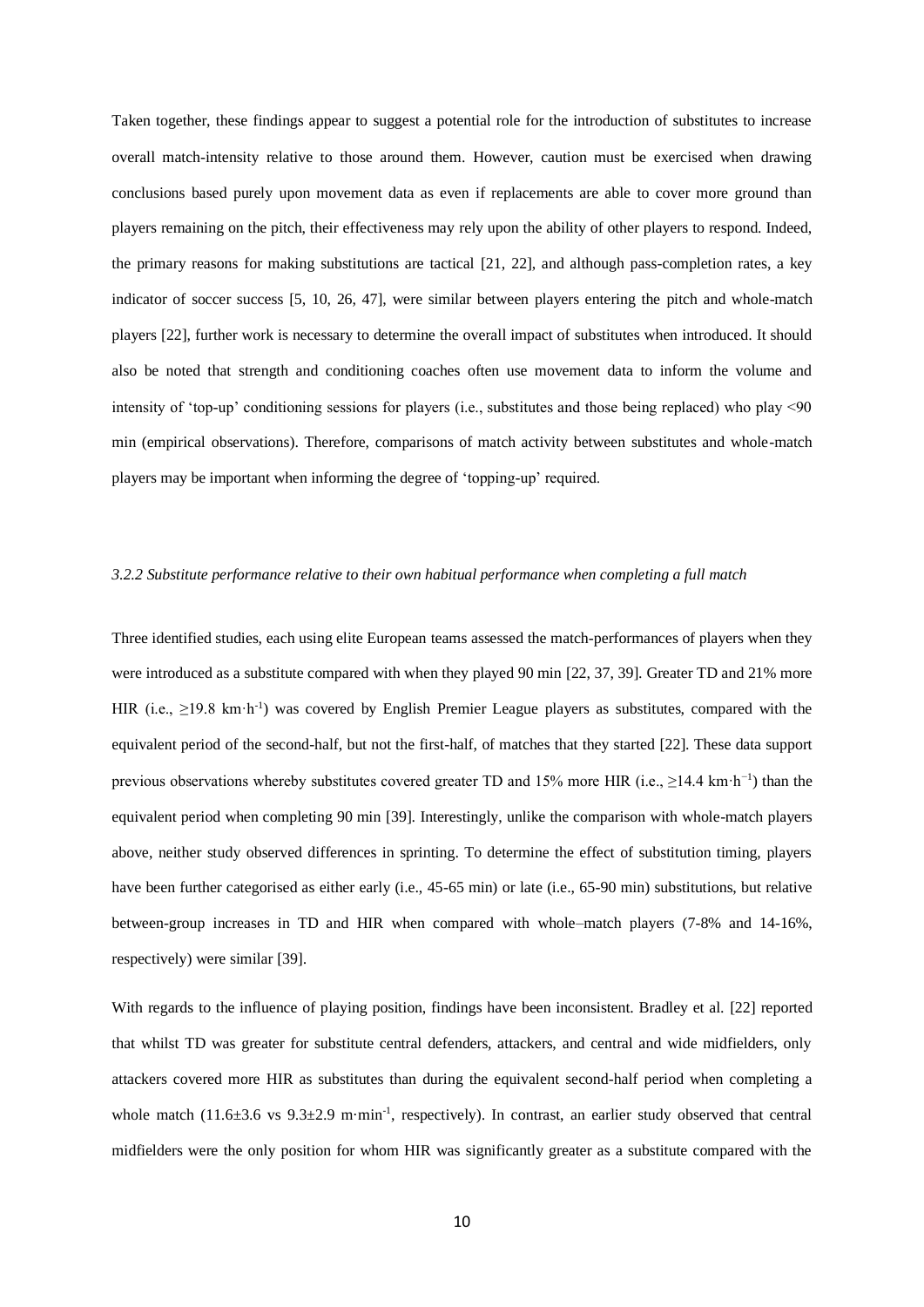exact time period when playing a full match, whilst substitute central defenders and fullbacks completed more sprinting [39]. Therefore, position-specific factors seem to modulate the substitute response.

Carling et al. [37] compared players' activity over their initial 10 min following introduction as substitutes to their habitual performance during the opening 10 min when starting matches. The opening phase of match-play typically encompasses the most intense period of matches [48] and although no differences were observed for midfielders, forwards covered significantly *less* TD during their first 10 min of competition when introduced as a substitute. Unfortunately, no information is provided to indicate the adequacy of substitute forwards' pre-entry preparation (e.g., rewarm-ups), but the authors suggest that the discrepancy between positions may also be related to their respective tactical roles, and difficulties for substitute forwards to 'get into the game' [37]. Such inter-position variation highlights the importance of coaches making substitutions based upon situational and positional considerations, such as the tactical role, amount of HIR performed, and level of conditioning of players in any given position [22, 39].

#### *3.2.3 Substitute performance relative to the players being replaced*

Given that an attempt to offset the effects of fatigue is a major motivation for managers in making substitutions [22], an important consideration may be the ability of substitutes to increase running intensity compared with the player that they directly replace – assuming a tactical change does not occur simultaneously. However, such analyses have rarely been conducted, and findings are difficult to reconcile. A preliminary investigation using French Division 1 players observed no significant differences in running performance between substitute forwards and the second-half period of those players being replaced, although in midfielders, substitutes covered greater TD  $(136.6\pm9.1 \text{ vs } 129.3\pm3.6 \text{ m}\cdot\text{min}^{-1})$  [37]. However, due to its involvement in many of the most decisive passages of play [31], HIR rather than TD is considered the primary indicator of physical performance in soccer [4].

When performances of English Premier League starters and their direct replacements were compared, substitutes covered greater TD and 10% more HIR, with fullbacks being the only position for whom substitutes' HIR did not exceed that of players being replaced [22]. However, despite increases in HIR, no differences were observed in pass-completion rates, and players exiting the field attained faster maximal running speeds. The latter finding may be due to increased playing duration providing greater opportunities to sprint, but may also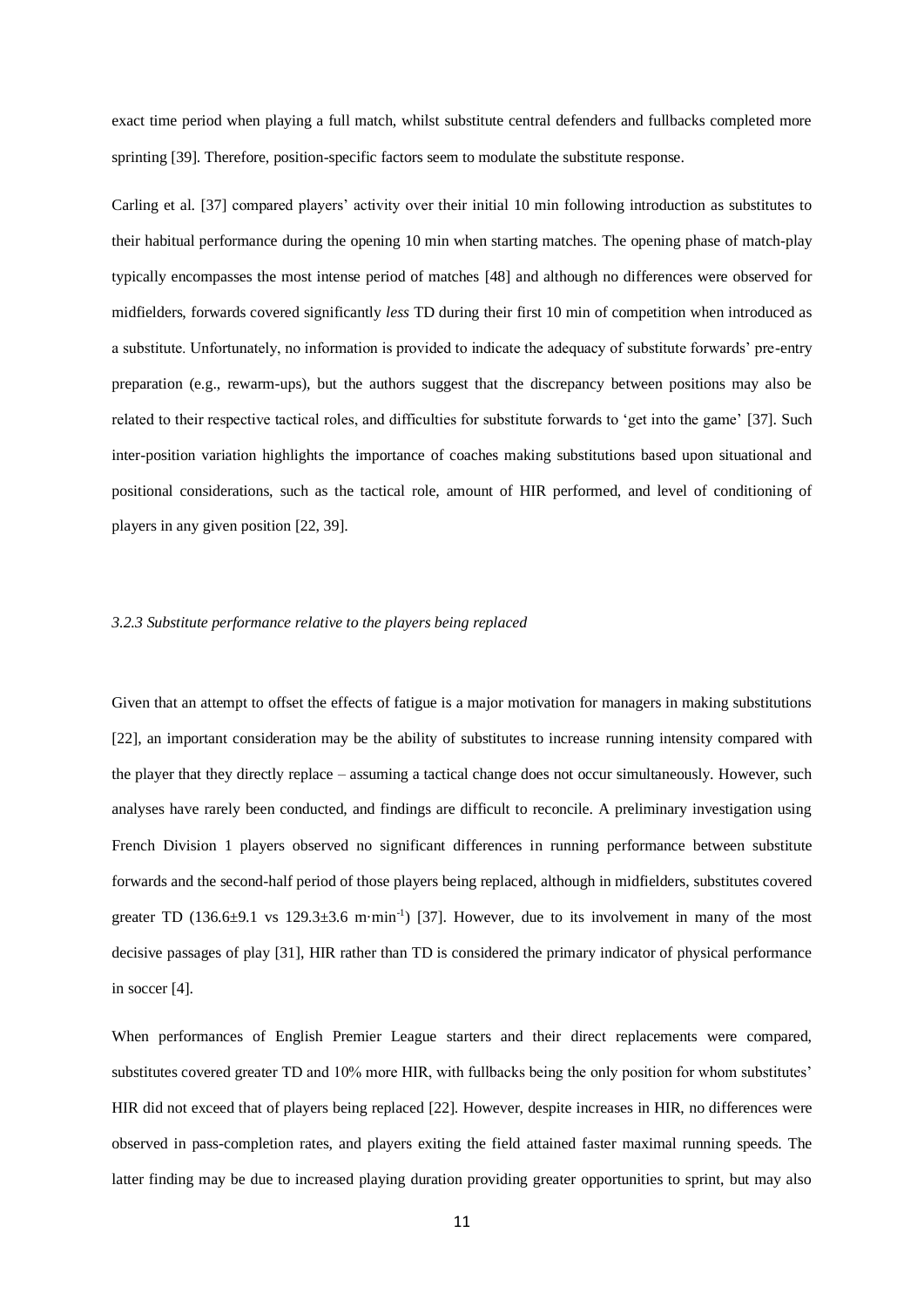reflect an individuals' physiological characteristics. Indeed, individuals categorised as 'starters' have demonstrated higher measures of linear speed, lower-body strength, and power than 'non-starters' across soccer [24, 49, 50], rugby league [51, 52], and Australian Football [53]. The authors acknowledged the limitations of this independent-measures analysis [22], as despite correcting for time on field (i.e., m·min-1 ), discrepancies in the length of the playing time-period between starters and substitutes (e.g., 75 vs 15 min) may have influenced how indices of running performance were represented, due to differences in overall tempo or pacing strategies over different portions of a match [22, 39, 54].

In NCAA women's competitions (which permit players exiting the field to return during the second-half), few differences in physical performance have been observed between those substituted into and out of the game [25]. In the single study to have made such comparisons, the only significant differences came during the firsthalf, with reduced moderate-intensity running for midfielders, and a tendency towards increased HIR for defenders introduced before half-time compared with players making way [25]. Coaches in NCAA competitions use frequent interchanges (i.e., ~12 per match) in an attempt to minimise acute (within-match) and/or residual (between-match) fatigue [25]. Speculatively, the similarities in performance between players introduced and those replaced may be attributable to the shorter times on the pitch for players being removed  $(\sim 31 \text{ min})$ compared with their counterparts in FIFA-governed competitions. It is plausible that neither playing-times for substitutes or for players being replaced are sufficient for substantial development of fatigue, with the similar work-rate profiles between players' first and final bouts of activity [25] lending credence to this suggestion.

Research has therefore provided inconclusive evidence, but highlights the potential benefits of introducing substitute players, particularly midfielders, during the second-half of FIFA-governed matches [22, 37]. However, indices of physical activity alone may not represent overall playing performance. The objective of soccer is to outscore the opposition, and a replacement may still be considered a successful substitution if they make a substantial tactical contribution, irrespective of the fact that they may display 'worse' match running performance than their exchanged counterpart [22, 37]. Indeed, an increased number of goals from substitutes was a factor discriminating a championship-winning season from less successful years in the French League 1 [55]. The importance of technical skills to the outcome of soccer matches is highlighted by observations that 16- 30 attacking plays and ~10 shots are required per goal scored [10, 56], and that successful teams score a greater proportion of goals following longer passing sequences than shorter [47]. Indeed, it has been suggested that technical performance may be more important than physical activity to team success [5], and has been considered the discriminating factor between winning and losing sides in Spanish professional soccer [26].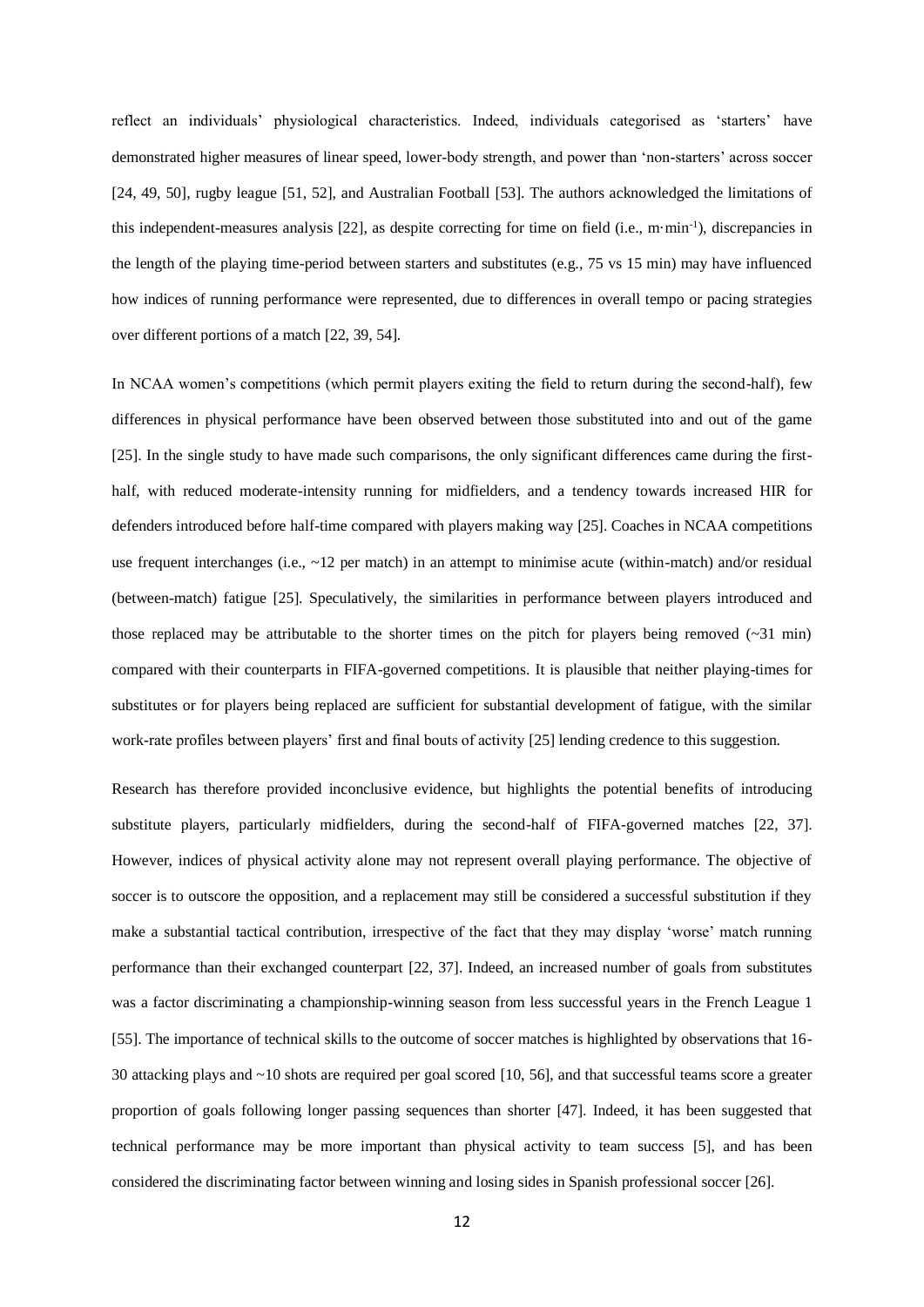Tactical considerations may be the primary factor motivating a manager's decision to make substitutions during soccer matches [21], and replacements may facilitate alterations in formation or strategy. Unfortunately, no study has investigated the effect of substitutions on inter-personal coordination and movement synchronisation, which may indicate a team's tactical performance [57]. The fact that pass-completion rates remained similar for substitutes compared to either the player being replaced or those remaining on the pitch for the full 90 min [22] is a potentially important observation. Whilst starting players may set a lower benchmark for comparison due to the deleterious effects of soccer-specific exercise on their ability to execute game-specific skills [7, 8, 11, 12, 15], these reports suggest that despite regulations preventing performance of ball-skills during their preintroduction rewarm-ups, substitutes are able to meet the technical demands of the matches that they enter. However, pass-completion is not the only skill important to soccer match-play, and the influence of soccerspecific exercise appears inconsistent, and may depend upon the particular skill being performed [9, 11, 58]. Indeed, in English Championship players, no between-half decrements were observed in the number of touches taken per possession, number of challenges, percentage of challenges won, length of forward distributions, or percentage success of distributions [58]. Similarly, in the Italian Serie A, only three of the twelve indices of technical performance were significantly lower during the second-half than the first [10], and Harper et al. [15] reported that extra-time influenced only four of the seventeen variables analysed during professional European matches. Accordingly, further information regarding the technical performance of substitutes when entering the field of play is necessary.

# *3.2.4 Within-match transient changes in substitute performance*

The only study to investigate substitutes' running performance over the course of a match found no significant differences between successive five min epochs following their introduction, although there was a tendency for both TD and HIR to increase as the match progressed [22]. Small-sided games have demonstrated that knowledge of task-duration influences how athletes regulate their physical output [59], but this observation appears to conflict with the suggestion that soccer substitutes respond to a shortened overall playing period by adopting unsustainably high running intensities upon entering the pitch [41]. Indeed, the performance profile observed in soccer [22] appears more akin to that reported during players' second bouts as a substitute in rugby league, whereby certainty over the task end-point (i.e., full-time) means a lower-intensity is initially adopted, to allow for a possible 'end-spurt' of heightened activity [41, 60]. The effect of matches requiring extra-time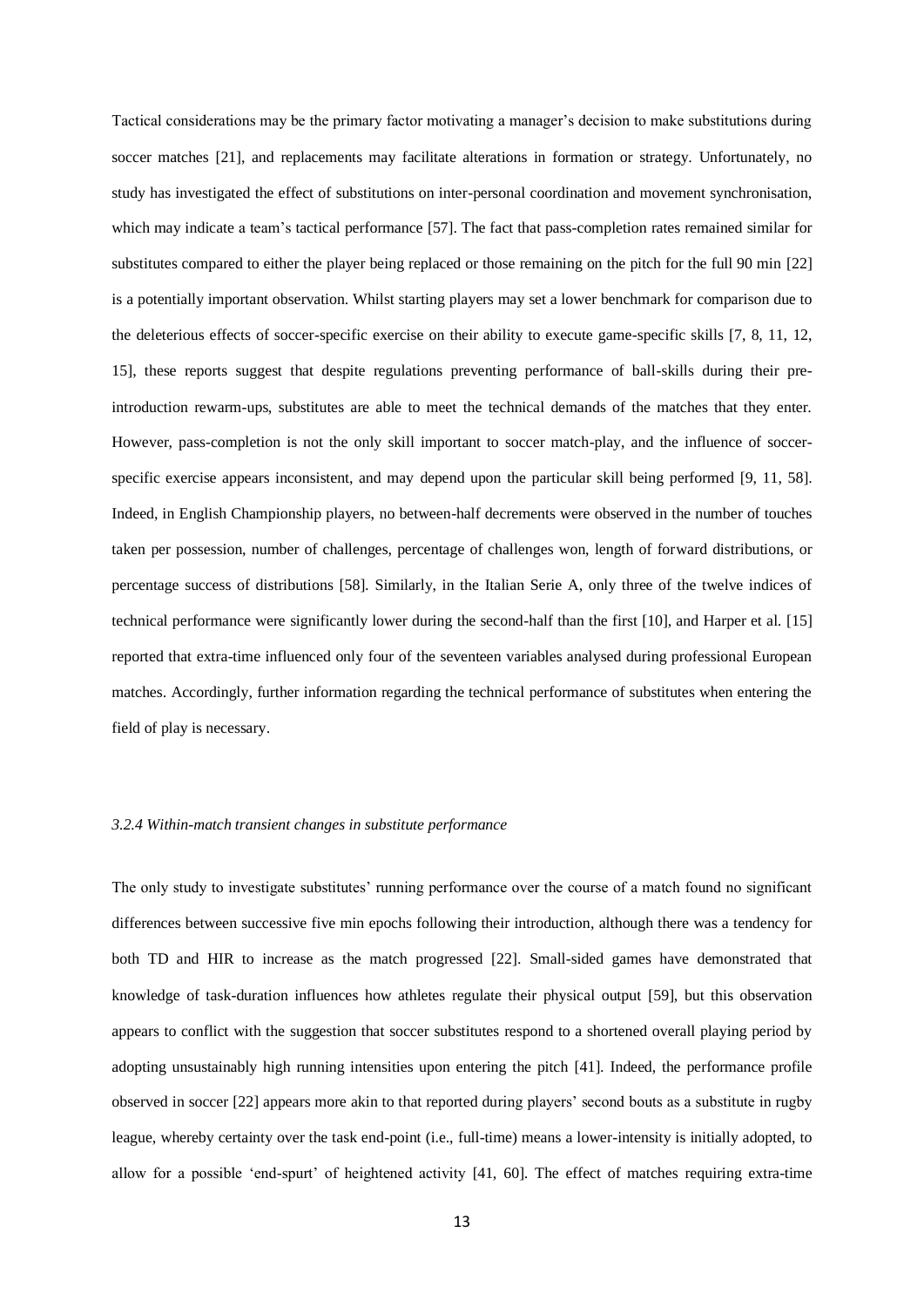remains unclear, but during small-sided games, players have produced higher overall physical outputs when the task-duration has been unexpectedly extended, than when the full-duration was known from the outset [59]. It is therefore possible that the tendency for work-rate to increase over successive five min periods following substitutes' introduction reflects a conscious or subconscious pacing strategy, and observations that a greater proportion of goals are scored during the final 15 min of soccer matches [20] suggest transient changes in game demands. Nevertheless, this is only a single study in which no positional analysis was conducted, and the tactical nature of certain positions may hinder their opportunity to cover ground [37]. Moreover, given the logistical constraints associated with the role (i.e., restrictions on warm-ups etc.), and players' own concerns over inadequate preparation [61, 62], it must be considered whether soccer substitutes are physically and mentally 'primed' to perform *immediately* upon pitch-entry.

Half-time research has shown that ~15 min of inactivity following exercise can induce physiological processes that may limit subsequent physical performance [63-65]. Whilst other mechanisms contribute to the ergogenic effect of an active warm-up (i.e., elevated oxygen consumption, post-activation potentiation, mental state) [66- 72], decreases in body temperature are proposed to play an important role in the observed declines in physical performance during the initial stages of the second half [19, 64]. Muscle temperature  $(T_m)$  may decrease by up to 2 $\degree$ C during ~15 min of inactivity and a positive correlation (r = 0.60) has been observed between the magnitude of  $T_m$  decline and the reduction in sprint performance over the course of half-time [63]. Similar correlations have been observed in rugby league and rugby union between decreases in core temperature  $(T_{core})$ and decrements in peak power output [73, 74]. Given that substitutes typically face lengthy delays (punctuated by only brief periods of low-intensity activity) between cessation of the pre-match warm-up and entry onto the pitch [22], it is possible that a gradual elevation of  $T_m$  and  $T_{core}$  could explain the potential improvements in physical performance seen as playing duration increases. Indeed, in professional rugby union players, the performance benefits of passive heat-maintenance (i.e., survival jacket) employed during a simulated half-time were nullified versus the control trial after the first two sprints of the second-half, a response attributed to exercise itself raising body temperature in the no heat-maintenance condition [74]. To support or refute the suggestion that substitutes' pre-entry activities inadequately prepare players to immediately perform to their capacity, further work should investigate the physiological and performance responses to current practices. Additional research into transient changes in substitutes' activity profiles over the duration of their on-field bout would also be beneficial.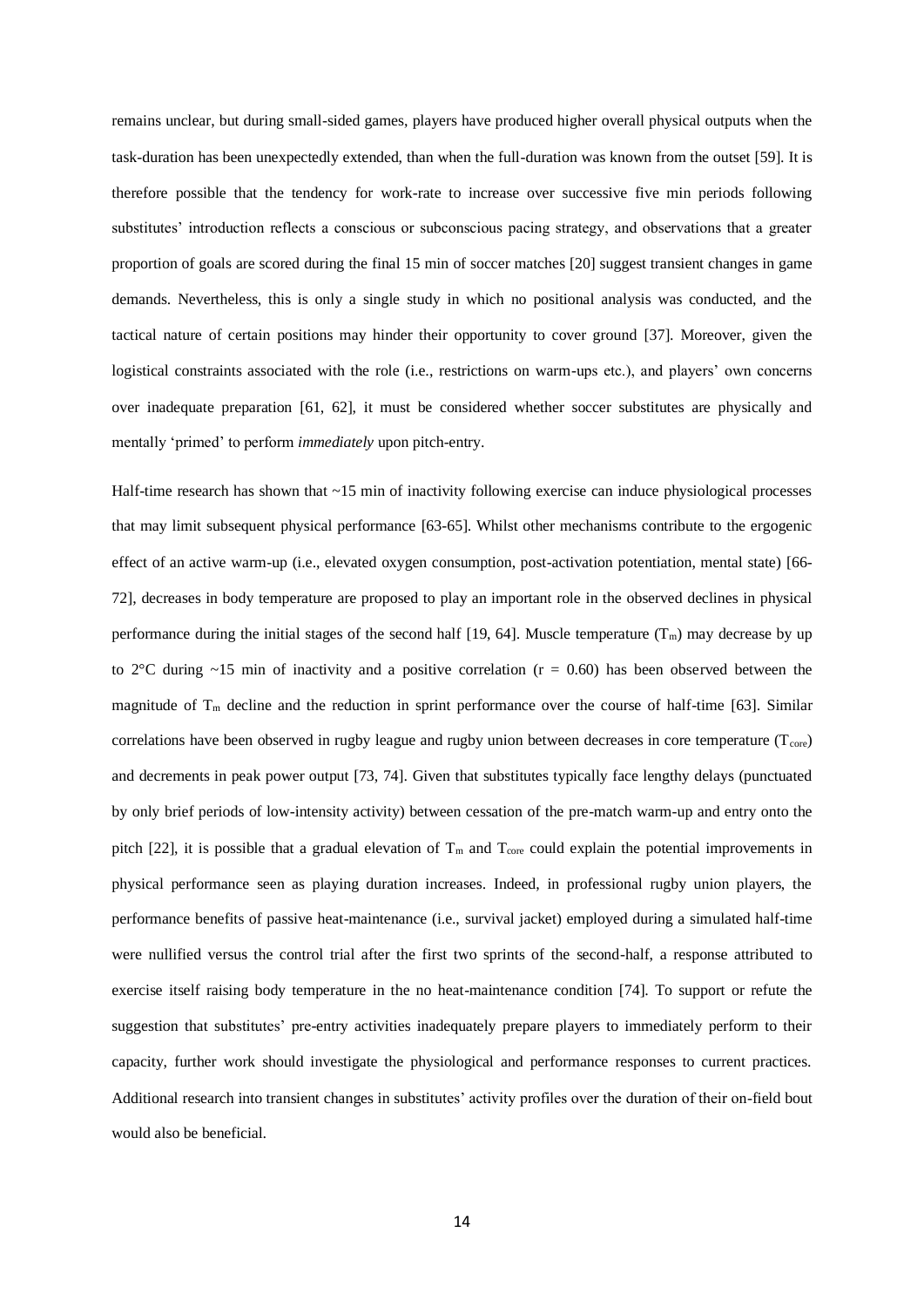#### **3.3 Experiences of soccer substitutes**

Three studies have considered the position of soccer substitutes from a psychological standpoint (Table III), either as a primary aim [62], or as part of wider research documenting players' mental states [61, 75]. Woods and Thatcher [62] individually interviewed fifteen semi-professional and five professional soccer players, both male and female, to explore their emotional responses to being selected as substitutes. During both the 'pregame' and 'performance' periods, substitutes reported mainly negative experiences, broadly categorised into 'person' and 'organisational' factors. Person factors included dissatisfaction with status, self-presentation worries, lack of control over their own performance and coaches' decisions, reduced motivation to prepare, and increased anxiety. Organisational factors centred on restriction of substitutes' ability to prepare, lack of communication/explanation from coaches, and segregation from other team members. Being named 'on the bench' has previously been identified as a source of stress for players, who take dissatisfaction at the lack of control, and may view the position as one of diminished status [61, 76]. Indeed, even when players experience success as a substitute, this may foster fears of becoming typecast in this 'lesser' role [62]. Conversely, it is plausible that a more positive view of the position may be taken within squads adopting a known 'rotation policy', by those players for whom being named as a substitute provides opportunities to return to play following injury/absence, or for youth players to achieve 'game-time'.

Self-presentation concerns, and anxiety surrounding their perception by others [61, 62], may see substitutes align themselves with social goals (i.e., to prove their worth) that detract from their match-focus [62]. Because mental-state has the potential to influence hormonal and performance responses [77, 78], coaches and psychologists must maintain an awareness of substitutes' possible negative emotions, and devise methods by which players are able to cope with their role and pursue task-orientated goals [61, 62, 75, 79]. Notably, the ability to complete a routine warm-up has been identified as an effective coping mechanism to help maintain task-focus in international women's players [61].

It is clear that the substitute populations considered to date have associated the position with overwhelmingly negative experiences. However, although no respondents were happy with their status as substitutes, more positive sentiments were expressed by those individuals who managed to accept the role, and retain confidence in their ability to perform [61, 62]. Whilst a strikingly negative reaction from a professional player is recalled by Gilbourne and Richardson [75], it remains to be seen whether the emotional responses of substitutes at the highest level of soccer, who are often well remunerated, or in leagues with different substitution rules (e.g.,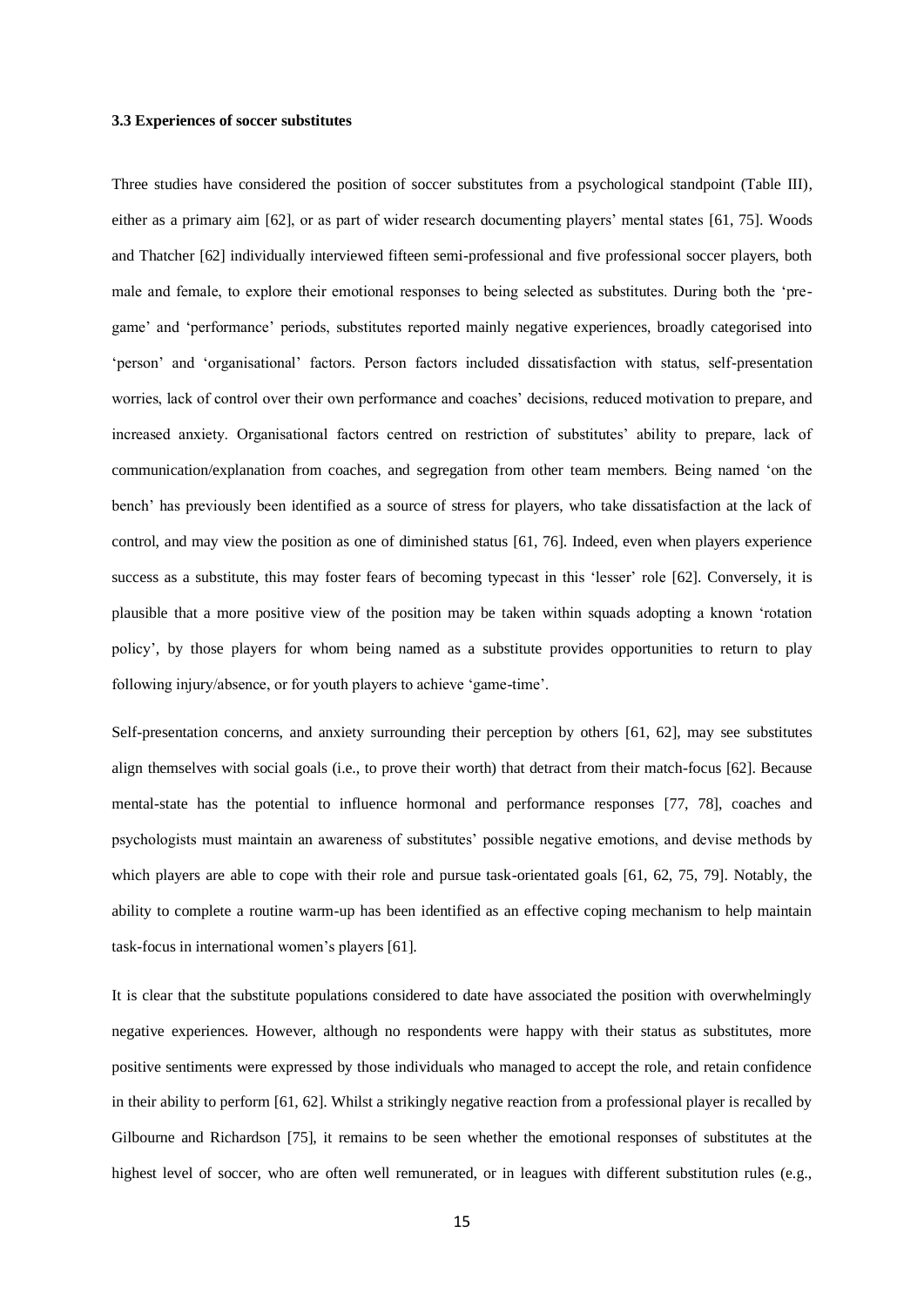NCAA competitions), mirror those reported by Woods and Thatcher [62]. An interesting avenue for future research would be to consider the emotional state of substitutes with reference to particular contextual variables. For example, it would appear logical to posit that experiences may contrast between substitutes who are introduced during a match, and those who remain unutilised. Investigations to date appear to assume that all players expect to be selected in the starting eleven, whereas a more positive outlook may be had by a player named as a substitute after an injury layoff, a designated 'impact substitute', or a youth player making their firstteam debut. Moreover, the influence of selection frequency on players' attitudes has not yet been examined.

# **4.0 CONCLUSIONS AND DIRECTIONS FOR FUTURE RESEARCH**

The strategic introduction of substitutes is common practice during soccer matches, whereby managers seek to alter tactics, replace underperforming players, mitigate the effects of fatigue across a team [22], and/or to provide certain players with playing-time. Given the between-match variation [42, 43], and influence of situational variables on the pattern of soccer match-play (e.g., game location, pitch dimensions, score-line, quality of opposition, stage of season[39, 80-82]), it is unsurprising that research to date has produced inconsistent and sometimes conflicting results. Nevertheless, a consensus exists that teams generally use their full allocation of substitutes, and that tactical (i.e., not injury-related) replacements are predominantly made at half-time or during the second-half, with league [33], score-line [33, 36], and potentially match location [36] independently influencing the timing of one or all three replacements. It is also clear that players selected as substitutes experience overwhelmingly negative emotions, and the development of appropriate coping strategies should be encouraged to allow substitutes to maintain task-focus [61, 62, 75].

Less apparent is the impact that substitutes have when introduced into a match. Evidence suggests that replacement players, particularly midfielders, cover greater distances than those achieved over the equivalent time period by players who started the match [4, 22, 37, 40]. However, when compared with the performances of the players being replaced, findings are less conclusive. Whilst substitutes cover greater TD [22, 37], reports in relation to HIR are conflicted [22, 37], with such observations perhaps being attributable to the inherent degree of between-match variation in high-speed activities [39, 42]. It also appears that players are able to perform more HIR when introduced as substitutes than during the equivalent period when they complete 90 min, although they fail to exceed the intensity adopted during the first-half of matches that they start [22, 37, 39].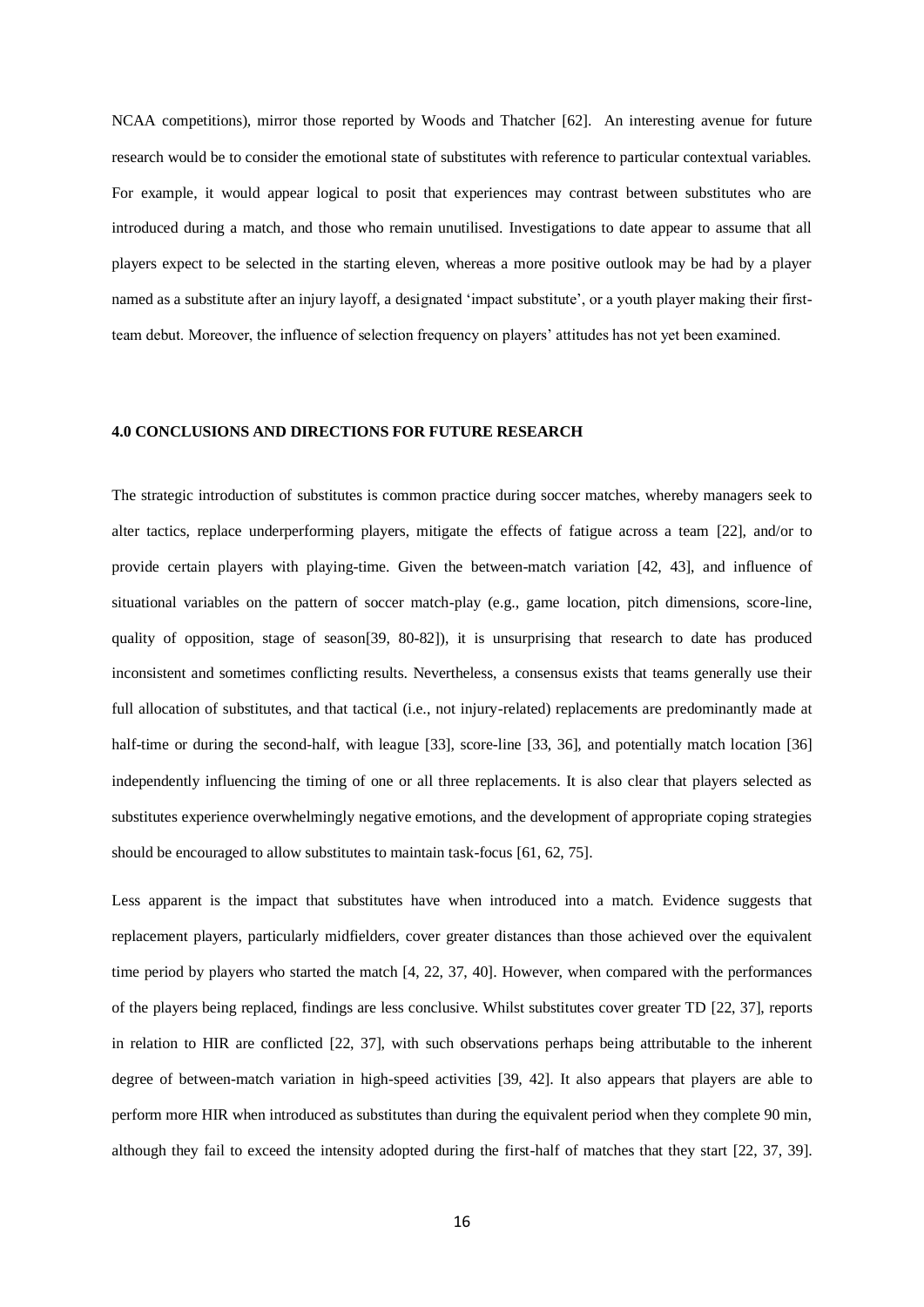Despite these observations with regards to work-rate, the only indicator of technical performance examined to date has showed no differences in pass-completion rates [22].

Sample sizes have largely limited the ability to make comparisons across positions which, given differences in physical demands [4, 5, 35, 44-46], and the frequency with which positions are substituted [22, 36], may be an important consideration. The evidence that does exist suggests that substituting midfielders may provide the greatest increase in work-rate [22, 37], and this is indeed the most frequent replacement [36]. Unfortunately, no study has combined analyses of on-field performance with the reasons for players' introduction, or considered the impact of substitutions on the work-rate of players remaining on the pitch. This may be particularly pertinent given that numerous competitions are currently piloting rules permitting additional substitutions in matches that require extra-time, changes which practitioners appear in favour of [83]. Such investigations could facilitate an evaluation of the efficacy of a change, with particular reference to the specific variables being targeted. Moreover, the inclusion of a wider range of technical performance indicators may shed further light on the match-impact of substitute players, especially given the inconsistent effects of soccer-specific exercise across different skills [10, 15, 58].

Whilst only a single study has investigated transient changes in physical performance following a player's introduction as a substitute, a trend towards increasing TD and HIR over successive 5 min periods was observed [22]. This raises further questions over substitutes' readiness to perform immediately upon pitch-entry, and it is important to evaluate the current pre-entry strategies of substitute players whilst they await introduction. On a related note, we are unaware of any research that has investigated substitutes' acute physiological responses to match-play. As well as determining whether body temperature is maintained until the time of introduction, analysis of glycogen depletion, energy expenditure and substrate utilisation, as well as blood markers such as glucose concentrations, lactate accumulation, and acid-base balance, would contribute to the knowledge currently available pertaining to substitutes and may aid in devising appropriate preparatory strategies. Such investigations could be combined with analysis of substitutes' dietary practices, which may logically differ from those of players completing 90 min.

No study has yet measured the magnitude of the post-exercise fatigue response when players have been introduced as substitutes. It is well documented that 90 min of soccer-specific exercise produces significant reductions in muscle contractile properties, jump and sprint performance, and elevations in markers of muscle damage and inflammation, with many of these measures remaining impaired beyond 72 hours post-match [84].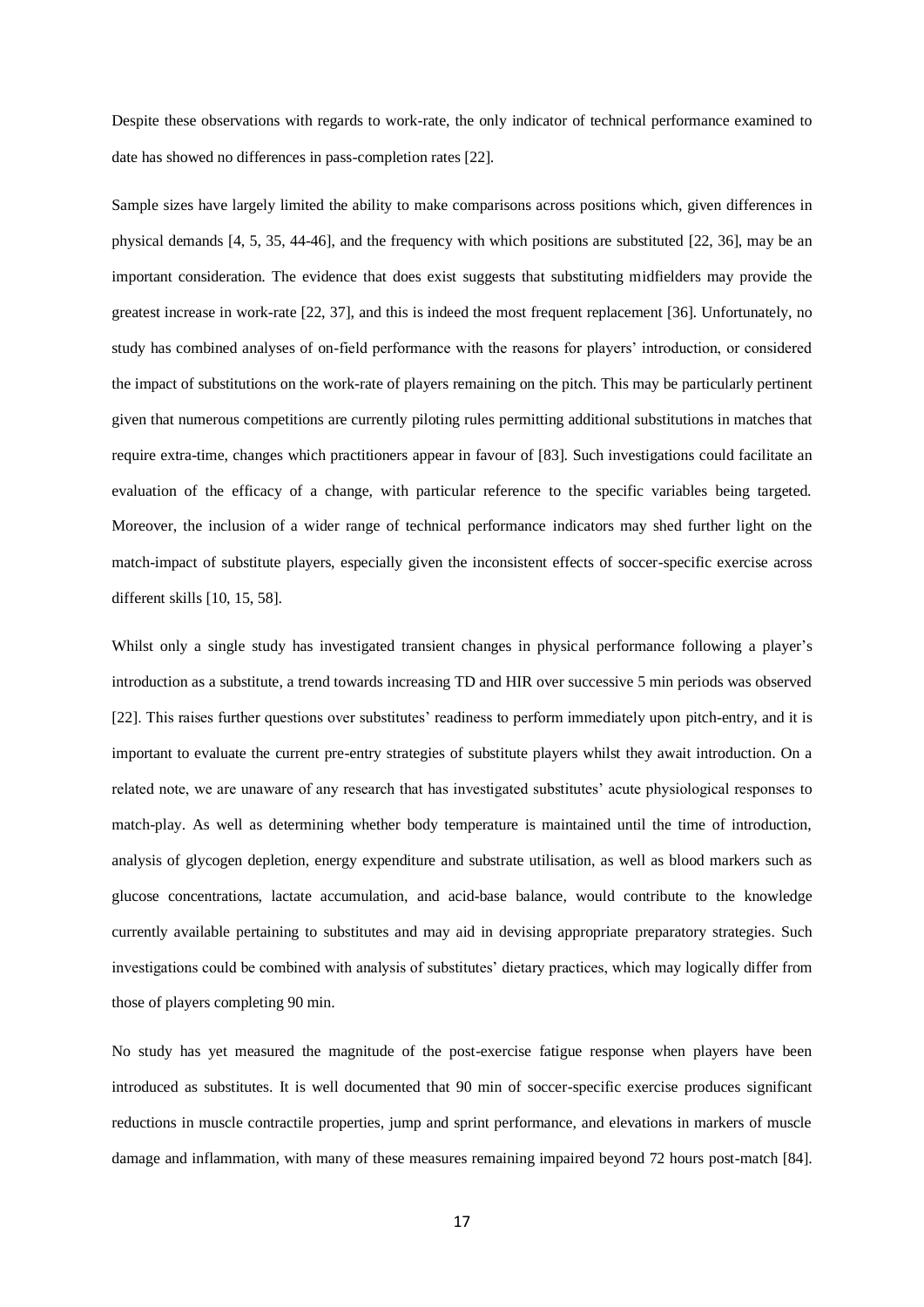As fatigue-management may be a substantial motivating factor for the use of substitutes [25], an investigation into the acute (i.e., post-match) and residual (i.e., +24-72 hours) effects of soccer match-play within partialmatch players would be of use for practitioners seeking to devise appropriate 'top-up' conditioning sessions, tailor implementation of recovery practices, or to manage fatigue across a squad.

This review has explored the literature currently existing in relation to soccer substitutes. The authors acknowledge that methodological differences, and the inherently reactive or unpredictable nature of substitution practices, make firm conclusions difficult to draw. Nonetheless, this article has taken a broad approach, and has attempted to reconcile the few investigations that have been conducted into substitute players. Advocating an 'assess then address' approach, we have highlighted a number of avenues for future research which may not only enhance awareness surrounding current practices, but impact positively on substitute players when introduced into soccer matches.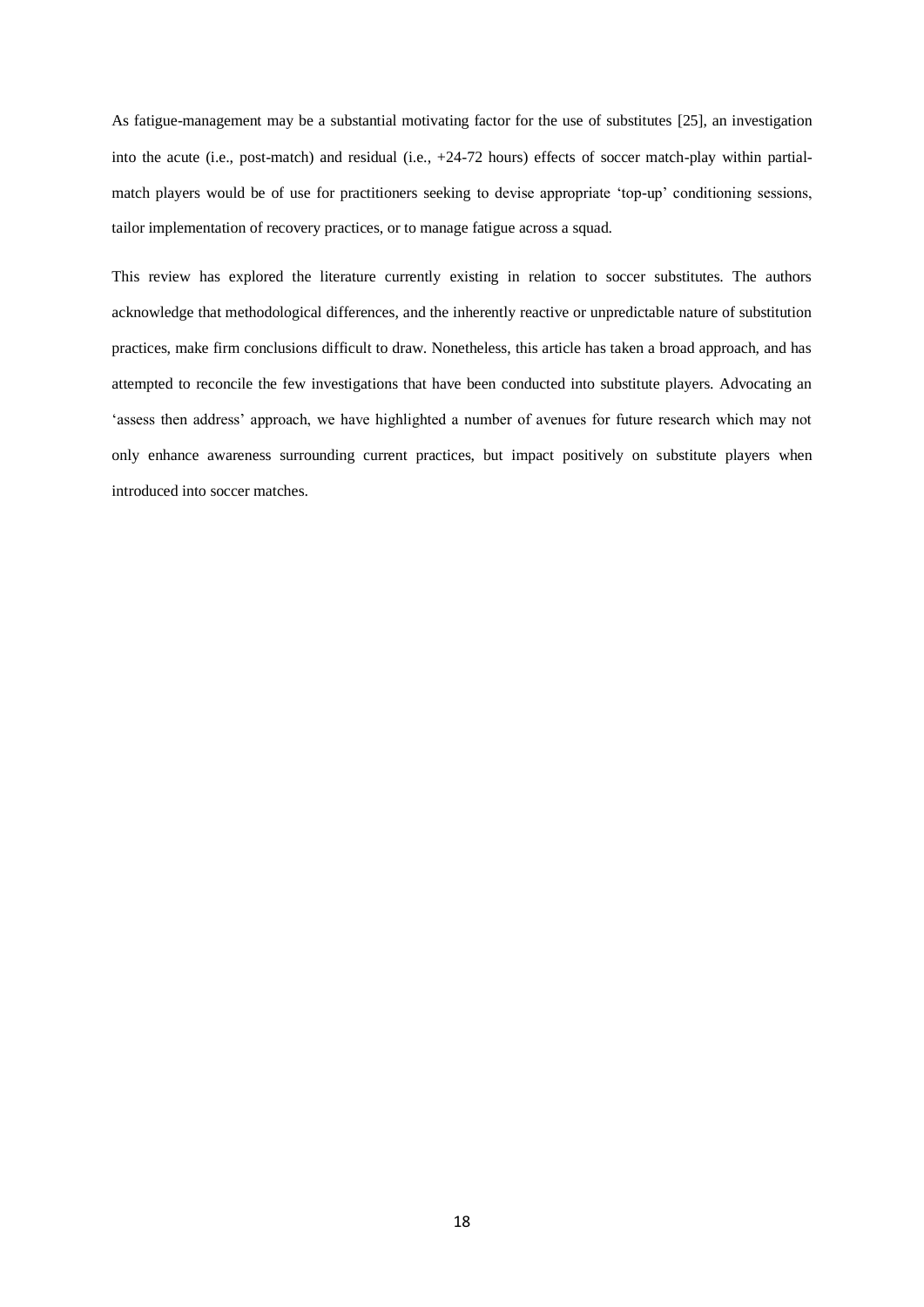# **COMPLIANCE WITH ETHICAL STANDARDS**

# **Funding**

.

No sources of funding were used to assist in the preparation of this article.

# **Conflicts of Interest**

Samuel Hills, Martin Barwood, Jon Radcliffe, Carlton Cooke, Liam Kilduff, Christian Cook and Mark Russell declare that they have no conflicts of interest relevant to the content of this review.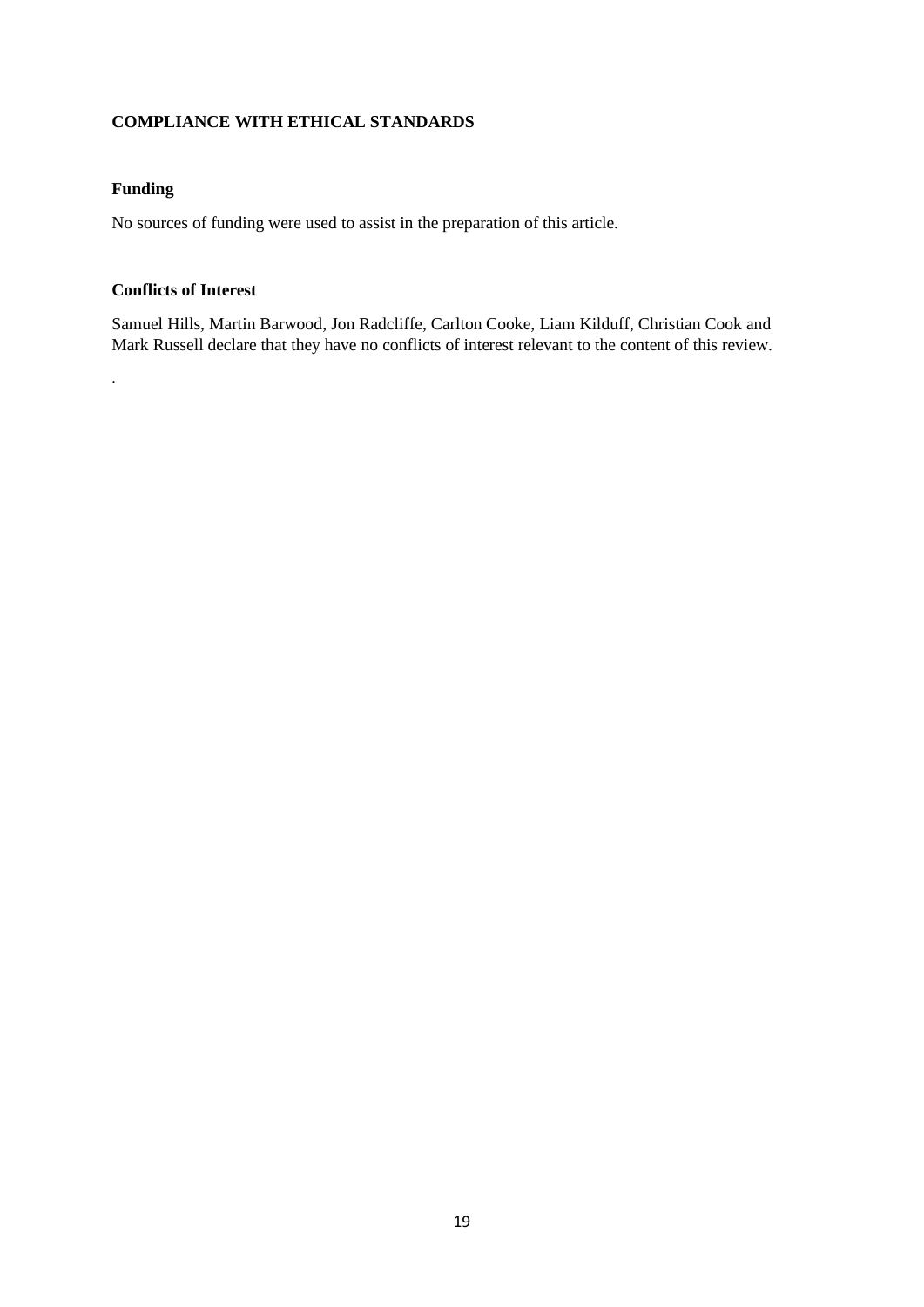# **REFERENCES**

1. Bangsbo J, Marcello laia F, Krustrup P. Metabolic response and fatigue in soccer. Int J Sports Physiol Perform. 2007;2(2):111-27.

2. Bangsbo J, Mohr M, Krustrup P. Physical and metabolic demands of training and match-play in the elite football player. J Sport Sci. 2006;24(7):665-74.

3. Krustrup P, Mohr M, Steensberg A, Bencke J, Kjaer M, Bangsbo J. Muscle and blood metabolites during a soccer game: Implications for sprint performance. Med Sci Sport Exerc. 2006;38(6):1165-74. 4. Mohr M, Krustrup P, Bangsbo J. Match performance of high-standard soccer players with special reference to development of fatigue. J Sports Sci. 2003;21(7):519-28.

5. Di Salvo V, Gregson W, Atkinson G, Tordoff P, Drust B. Analysis of high intensity activity in Premier League soccer. Int J Sports Med. 2009;30(3):205-12.

6. Rampinini E, Bosio A, Ferraresi I, Petruolo A, Morelli A, Sassi A. Match-related fatigue in soccer players. Med Sci Sports Exerc. 2011;43(11):2161-70.

7. Stevenson EJ, Watson A, Theis S, Holz A, Harper LD, Russell M. A comparison of isomaltulose versus maltodextrin ingestion during soccer-specific exercise. Eur J Appl Physiol. 2017;117(11):1-13.

8. Harper LD, Stevenson EJ, Rollo I, Russell M. The influence of a 12% carbohydrate-electrolyte beverage on self-paced soccer-specific exercise performance. J Sci Med Sport. 2017;20(12):1123-9.

9. Ali A, Williams C, Nicholas CW, Foskett A. The influence of carbohydrate-electrolyte ingestion on soccer skill performance. Med Sci Sports Exerc. 2007;39(11):1969-76.

10. Rampinini E, Impellizzeri FM, Castagna C, Coutts AJ, Wisløff U. Technical performance during soccer matches of the Italian Serie A league: Effect of fatigue and competitive level. J Sci Med Sport. 2009;12(1):227-33.

11. Russell M, Benton D, Kingsley M. The effects of fatigue on soccer skills performed during a soccer match simulation. Int J Sports Physiol Perform. 2011;6(2):221-33.

12. Russell M, Benton D, Kingsley M. Influence of carbohydrate supplementation on skill performance during a soccer match simulation. J Sci Med Sport. 2012;15(4):348-54.

13. Goodall S, Thomas K, Harper L, Hunter R, Parker P, Stevenson E, et al. The assessment of neuromuscular fatigue during 120 min of simulated soccer exercise. Eur J Appl Physiol. 2017;117(4):687–97

14. Harper LD, Briggs MA, McNamee G, West DJ, Kilduff LP, Stevenson E, et al. Physiological and performance effects of carbohydrate gels consumed prior to the extra-time period of prolonged simulated soccer match-play. J Sci Med Sport. 2016;19(6):509-14.

15. Harper LD, West DJ, Stevenson E, Russell M. Technical performance reduces during the extratime period of professional soccer match-play. PLoS One. 2014;9(10):e110995.

16. Russell M, Sparkes W, Northeast J, Kilduff LP. Responses to a 120 min reserve team soccer match: A case study focusing on the demands of extra time. J Sports Sci. 2015;33(20):2133-9.

17. Bangsbo J. The physiology of soccer-with special reference to intense intermittent exercise. Acta Physiol Scand Suppl. 1994;619:1-155.

18. Bangsbo J. Physiological demands of football. Sports Sci Exch. 2014;27(125):1-6.

19. Mohr M, Krustrup P, Bangsbo J. Fatigue in soccer: A brief review. J Sports Sci. 2005;23(6):593- 9.

20. Reilly T. Energetics of high-intensity exercise (soccer) with particular reference to fatigue. J Sports Sci. 1997;15(3):257-63.

21. Reilly T, Drust B, Clarke N. Muscle fatigue during football match-play. Sports Med. 2008;38(5):357-67.

22. Bradley PS, Lago-Peñas C, Rey E. Evaluation of the match performances of substitution players in elite soccer. Int J Sports Physiol Perform. 2014;9(3):415-24.

23. Association FIdF. FIFA laws of the game Zurich, Switzerland. 2017/2018. http://resources.fifa.com/mm/document/footballdevelopment/refereeing/02/90/11/67/lawsofthegame2 017-2018-en\_neutral.pdf Accessed 12/02/18.

24. Risso FG, Jalilvand F, Orjalo AJ, Moreno MR, Davis DL, Birmingham-Babauta SA, et al. Physiological characteristics of projected starters and non-starters in the field positions from a division 1 women's soccer team. Int J Exerc Sci. 2017;10(4):568-79.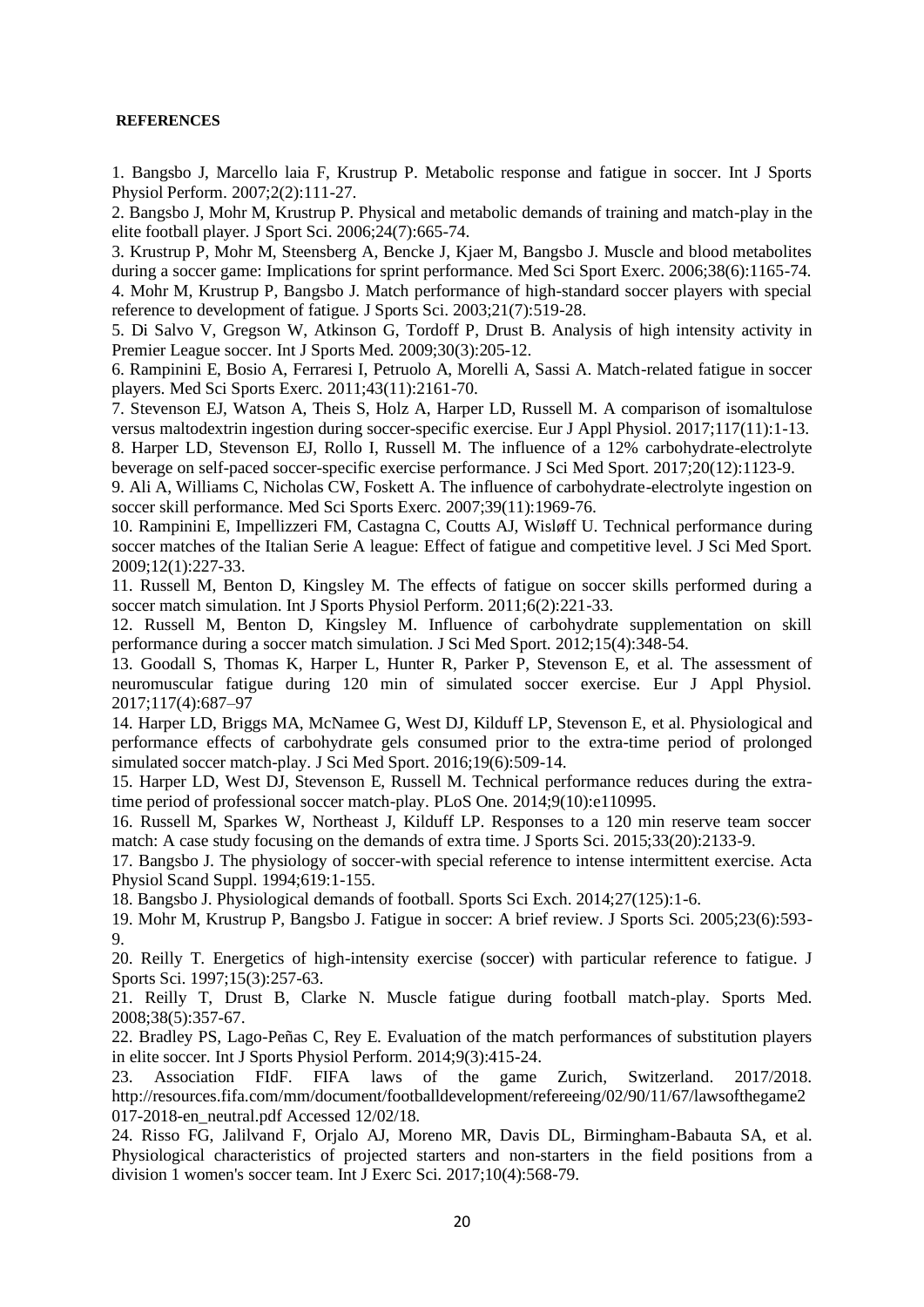25. Vescovi JD, Favero TG. Motion characteristics of women's college soccer matches: Female athletes in motion (FAIM) study. Int J Sports Physiol Perform. 2014;9(3):405-14.

26. Lago-Penas C, Lago-Ballesteros J, Dellal A, Gomez M. Game-related statistics that discriminated winning, drawing and losing teams from the Spanish soccer league. J Sports Sci Med. 2010;9(2):288-93.

27. Russell M, Sparkes W, Northeast J, Cook CJ, Love TD, Bracken RM, et al. Changes in acceleration and deceleration capacity throughout professional soccer match-play. J Strength Cond Res. 2016;30(10):2839-44.

28. Russell M, Rees G, Benton D, Kingsley M. An exercise protocol that replicates soccer matchplay. Int J Sports Med. 2011;32(07):511-8.

29. Akenhead R, Hayes PR, Thompson KG, French D. Diminutions of acceleration and deceleration output during professional football match play. J Sci Med Sport. 2013;16(6):556-61.

30. Ekblom B. Applied physiology of soccer. Sports Med. 1986;3(1):50-60.

31. Stølen T, Chamari K, Castagna C, Wisløff U. Physiology of soccer: An update. Sports Med. 2005;35(6):501-36.

32. Barnes C, Archer DT, Hogg B, Bush M, Bradley PS. The evolution of physical and technical performance parameters in the English Premier League. Int J Sports Med. 2014;35(13):1095-100.

33. Myers BR. A proposed decision rule for the timing of soccer substitutions. J Quant Anal Sports. 2012;8(1):1-24.

34. Bush M, Barnes C, Archer DT, Hogg B, Bradley PS. Evolution of match performance parameters for various playing positions in the English Premier League. Hum Mov Sci. 2015;39:1-11.

35. Bradley PS, Sheldon W, Wooster B, Olsen P, Boanas P, Krustrup P. High-intensity running in English FA Premier League soccer matches. J Sports Sci. 2009;27(2):159-68.

36. Del Corral J, Barros CP, Prieto-Rodriguez J. The determinants of soccer player substitutions: A survival analysis of the Spanish soccer league. J Sports Econom. 2008;9(2):160-72.

37. Carling C, Espié V, Le Gall F, Bloomfield J, Jullien H. Work-rate of substitutes in elite soccer: A preliminary study. J Sci Med Sport. 2010;13(2):253-5.

38. Silva RM, Swartz TB. Analysis of substitution times in soccer. J Quant Anal Sports. 2016;12(3):113-22.

39. Bradley PS, Noakes TD. Match running performance fluctuations in elite soccer: Indicative of fatigue, pacing or situational influences? J Sports Sci. 2013;31(15):1627-38.

40. Coelho DB, Coelho LGM, Morandi RF, Ferreira Junior JB, Marins JCB, Prado LS, et al. Effect of player substitutions on the intensity of second-half soccer match play. Revista Brasileira de cineantropometria. 2012;14(2):183-91.

41. Waldron M, Highton J. Fatigue and pacing in high-intensity intermittent team sport: An update. Sports Med. 2014;44(12):1645-58.

42. Gregson W, Drust B, Atkinson G, Salvo VD. Match-to-match variability of high-speed activities in Premier League soccer. Int J Sports Med. 2010;31(4):237-42.

43. Russell M, Northeast J, Atkinson G, Shearer DA, Sparkes W, Cook CJ, et al. Between-match variability of peak power output and creatine kinase responses to soccer match-play. J Strength Cond Res. 2015;29(8):2079-85.

44. Miñano-Espin J, Casáis L, Lago-Peñas C, Gómez-Ruano MÁ. High speed running and sprinting profiles of elite soccer players. J Hum Kinet. 2017;58(1):169-76.

45. Di Salvo V, Baron R, Tschan H, Montero FC, Bachl N, Pigozzi F. Performance characteristics according to playing position in elite soccer. Int J Sports Med. 2007;28(03):222-7.

46. Reilly T, Thomas V. A motion analysis of work-rate in different positional roles in professional football match-play. J Hum Movement Stud. 1976;2(2):87-97.

47. Hughes M, Franks I. Analysis of passing sequences, shots and goals in soccer. J Sports Sci. 2005;23(5):509-14.

48. Carling C, Bloomfield J, Nelsen L, Reilly T. The role of motion analysis in elite soccer: Contemporary performance measurement techniques and work-rate data. Sports Med. 2008;38(10):839-62.

49. Manson SA, Brughelli M, Harris NK. Physiological characteristics of international female soccer players. J Strength Cond Res. 2014;28(2):308-18.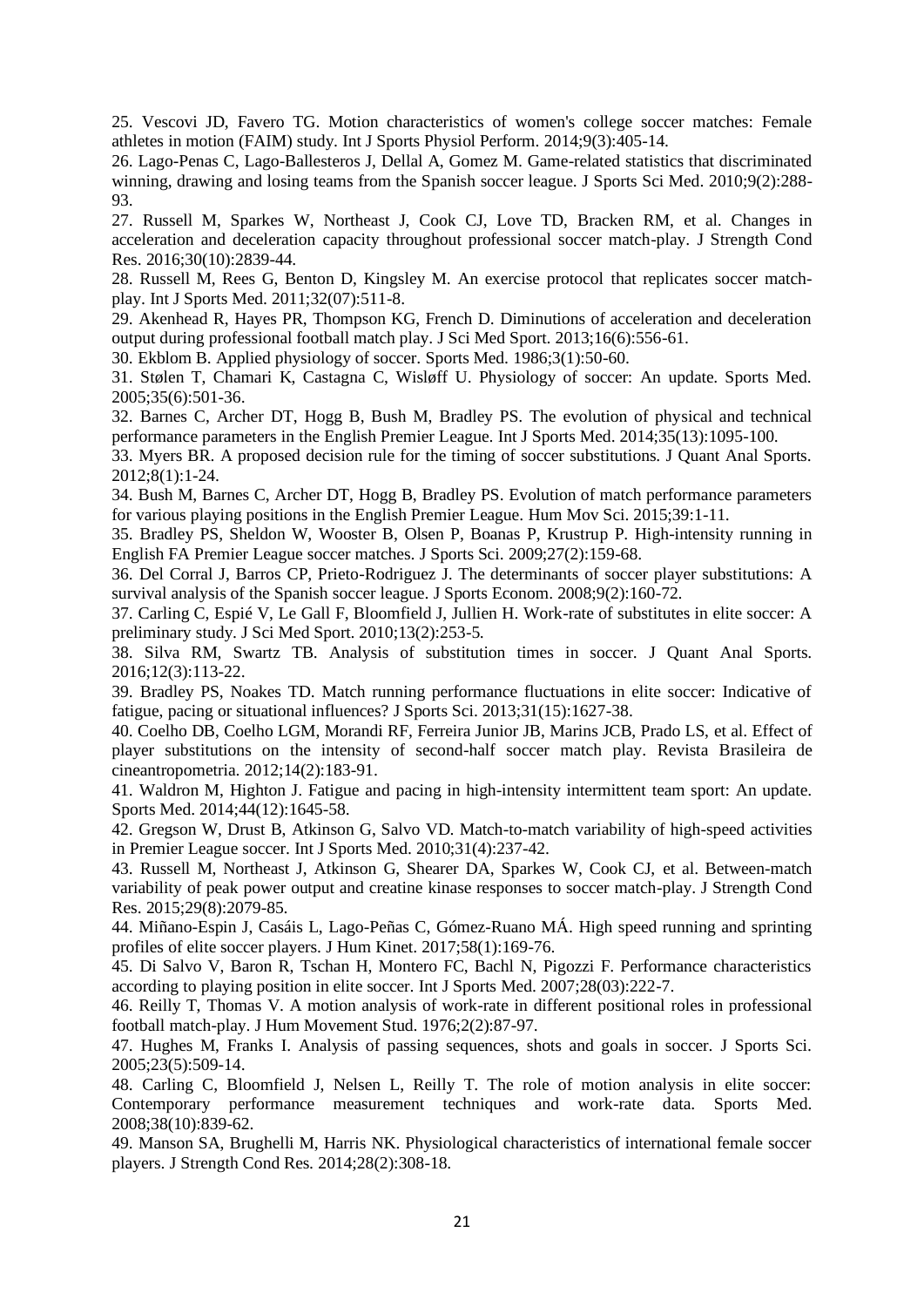50. Silvestre R, West C, Maresh CM, Kraemer WJ. Body composition and physical performance in men's soccer: A study of a National Collegiate Athletic Association division I team. J Strength Cond Res. 2006;20(1):177-83.

51. Gabbett T, Kelly J, Ralph S, Driscoll D. Physiological and anthropometric characteristics of junior elite and sub-elite rugby league players, with special reference to starters and non-starters. J Sci Med Sport. 2009;12(1):215-22.

52. Gabbett TJ. Physiological and anthropometric characteristics of starters and non-starters in junior rugby league players, aged 13-17 years. J Sports Med Phys Fitness. 2009;49(3):233.

53. Young WB, Newton RU, Doyle T, Chapman D, Cormack S, Stewart C, et al. Physiological and anthropometric characteristics of starters and non-starters and playing positions in elite Australian rules football: A case study. J Sci Med Sport. 2005;8(3):333-45.

54. Weston M, Batterham AM, Castagna C, Portas MD, Barnes C, Harley J, et al. Reduction in physical match performance at the start of the second half in elite soccer. Int J Sports Physiol Perform. 2011;6(2):174-82.

55. Carling C, Le Gall F, McCall A, Nédélec M, Dupont G. Squad management, injury and match performance in a professional soccer team over a championship-winning season. Eur J Sport Sci. 2015;15(7):573-82.

56. Bloomfield J, Polman R, O'Donoghue P. Reliability of the Bloomfield movement classification. Int J Perform Anal Sport. 2007;7(1):20-7.

57. Folgado H, Duarte R, Marques P, Sampaio J. The effects of congested fixtures period on tactical and physical performance in elite football. J Sports Sci. 2015;33(12):1238-47.

58. Russell M, Rees G, Kingsley MI. Technical demands of soccer match play in the English Championship. J Strength Cond Res. 2013;27(10):2869-73.

59. Ferraz R, Gonçalves B, Van Den Tillaar R, Jiménez Sáiz S, Sampaio J, Marques MC. Effects of knowing the task duration on players' pacing patterns during soccer small-sided games. J Sports Sci. 2018;36(1):116-22.

60. Waldron M, Highton J, Daniels M, Twist C. Preliminary evidence of transient fatigue and pacing during interchanges in rugby league. Int J Sports Physiol Perform. 2013;8(2):157-64.

61. Holt NL, Hogg JM. Perceptions of stress and coping during preparations for the 1999 women's soccer World Cup finals. Sport Psychol. 2002;16(3):251-71.

62. Woods B, Thatcher J. A qualitative exploration of substitutes' experiences in soccer. Sport Psychol. 2009;23(4):451-69.

63. Mohr M, Kurstrup P, Nybo L, Nielsen JJ, Bangsbo J. Muscle temperature and sprint performance during soccer matches – beneficial effect of re-warm-up at half-time. Scand J Med Sci Sports. 2004;14(3):156-62.

64. Russell M, West D, Harper L, Cook C, Kilduff L. Half-time strategies to enhance second-half performance in team-sports players: A review and recommendations. Sports Med. 2015;45(3):353-64.

65. Russell M, Tucker R, Cook CJ, Giroud T, Kilduff LP. A comparison of different heat maintenance methods implemented during a simulated half-time period in professional rugby union players. J Sci Med Sport. 2017;21(3):327-32.

66. Kilduff LP, Bevan HR, Kingsley MIC, Owen NJ, Bennett MA, Bunce PJ, et al. Postactivation potentiation in professional rugby union players: Optimal recovery. J Strength Cond Res. 2007;21(4):1134-8.

67. Till KA, Cooke C. The effects of postactivation potentiation on sprint and jump performance of male academy soccer players. J Strength Cond Res. 2009;23(7):1960-7.

68. West D, Cunningham D, Bevan H, Crewther B, Cook C, Kilduff L. Influence of active recovery on professional rugby union player's ability to harness postactivation potentiation. J Sports Med Phys Fitness. 2013;53(2):203-8.

69. Wilson JM, Duncan NM, Marin PJ, Brown LE, Loenneke JP, C. Wilson SM, et al. Meta-analysis of postactivation potentiation and power: Effects of conditioning activity, volume, gender, rest periods, and training status. J Strength Cond Res. 2013;27(3):854-9.

70. Turner AP, Bellhouse S, Kilduff LP, Russell M. Postactivation potentiation of sprint acceleration performance using plyometric exercise. J Strength Cond Res. 2015;29(2):343-50.

71. McGowan CJ, Pyne DB, Thompson KG, Rattray B. Warm-up strategies for sport and exercise: Mechanisms and applications. Sports Med. 2015;45(11):1523-46.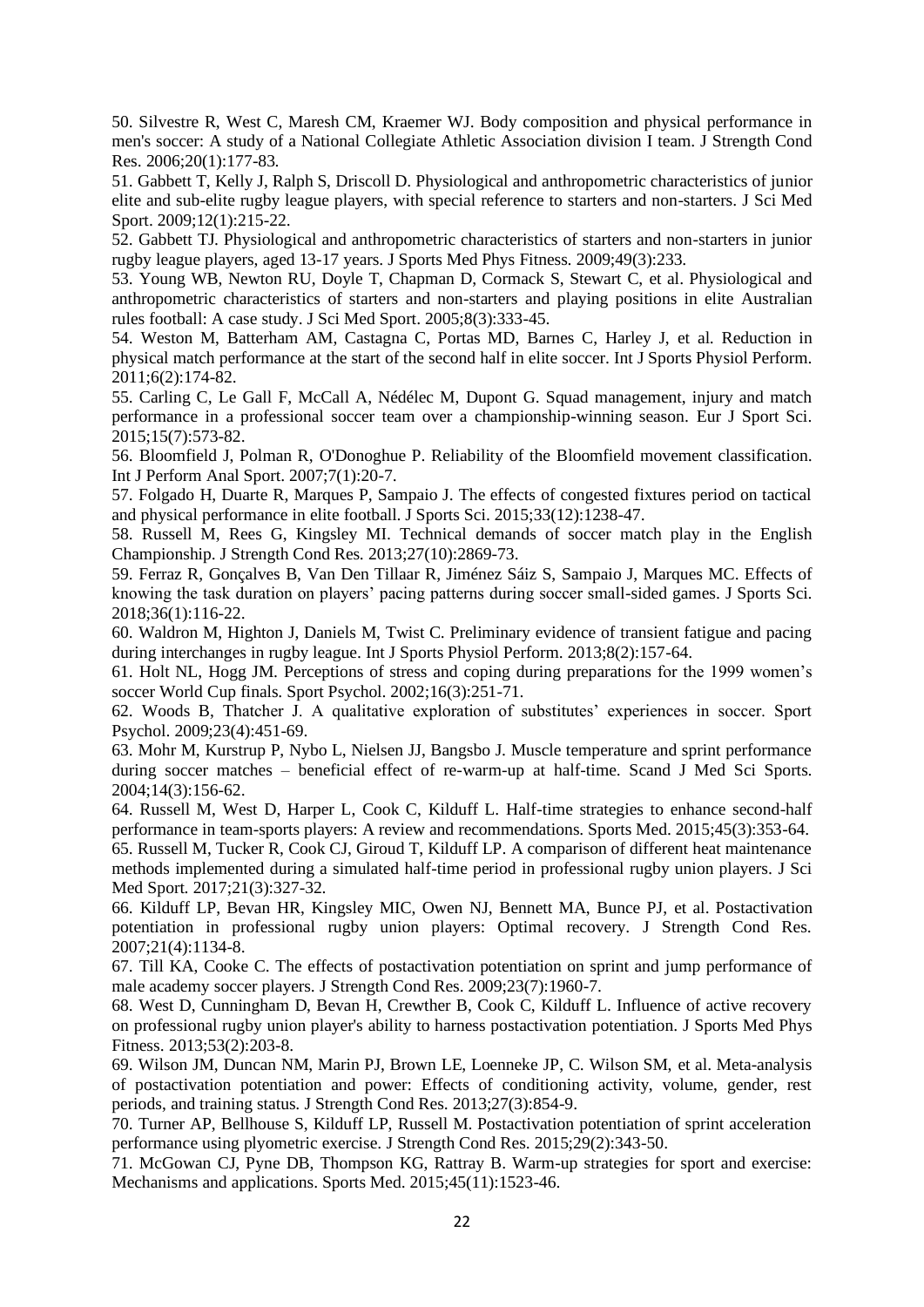72. MacDonald M, Pedersen PK, Hughson RL. Acceleration of VO2 kinetics in heavy submaximal exercise by hyperoxia and prior high-intensity exercise. J Appl Physiol. 1997;83(4):1318-25.

73. Kilduff LP, West DJ, Williams N, Cook CJ. The influence of passive heat maintenance on lower body power output and repeated sprint performance in professional rugby league players. J Sci Med Sport. 2013;16(5):482-6.

74. Russell M, West DJ, Briggs MA, Bracken RM, Cook CJ, Giroud T, et al. A passive heat maintenance strategy implemented during a simulated half-time improves lower body power output and repeated sprint ability in professional rugby union players. PLoS One. 2015;10(3):e0119374.

75. Gilbourne D, Richardson D. Tales from the field: Personal reflections on the provision of psychological support in professional soccer. Psychol Sport Exerc. 2006;7(3):325-37.

76. Ryall E. Being-on-the-bench: An existential analysis of the substitute in sport. Sport Ethics Philos. 2008;2(1):56-70.

77. Cook CJ, Crewther BT. Changes in salivary testosterone concentrations and subsequent voluntary squat performance following the presentation of short video clips. Horm Behav. 2012;61(1):17-22.

78. Cook CJ, Crewther BT. The effects of different pre-game motivational interventions on athlete free hormonal state and subsequent performance in professional rugby union matches. Physiol Behav. 2012;106(5):683-8.

79. Reilly T, Gilbourne D. Science and football: A review of applied research in the football codes. J Sports Sci. 2003;21(9):693-705.

80. Taylor JB, Mellalieu SD, James N, Shearer DA. The influence of match location, quality of opposition, and match status on technical performance in professional association football. J Sports Sci. 2008;26(9):885-95.

81. Lago-Peñas C, Lago-Ballesteros J. Game location and team quality effects on performance profiles in professional soccer. J Sports Sci Med. 2011;10(3):465-71.

82. Rampinini E, Couts AJ, Castagna C, Sassi R, Impellizzeri FM. Variation in top level soccer match performance. Int J Sports Med. 2007;28(12):1018-24.

83. Harper LD, Fothergill M, West DJ, Stevenson E, Russell M. Practitioners' perceptions of the soccer extra-time period: Implications for future research. PLoS One. 2016;11(7):e0157687.

84. Silva J, Rumpf M, Hertzog M, Castagna C, Farooq A, Girard O, et al. Acute and residual soccer match-related fatigue: A systematic review and meta-analysis. Sports Med. 2017:1-45.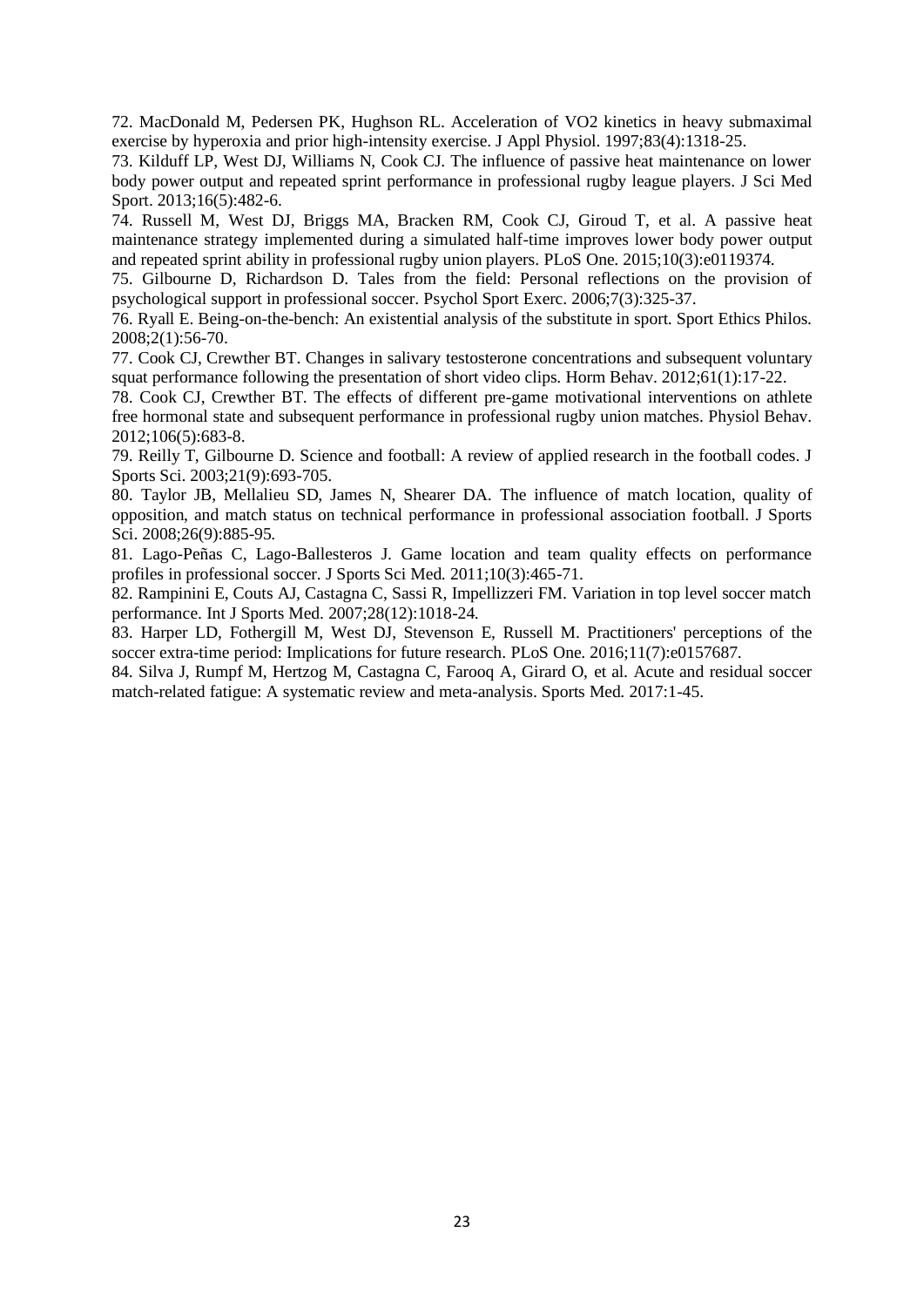# **LEGENDS**

**Fig 1:** Exemplar model derived from empirical observations of current substitute practises on match-day with player introduced after 75 min (i.e. ~90 min post kick-off). Observations are based upon one team, and other clubs may vary in their routines.

**Table I:** Studies examining the patterns of substitutes' introduction

**Table II:** Studies examining the soccer match-performance of substitutes

**Table III:** Studies examining the emotions or experiences of soccer substitutes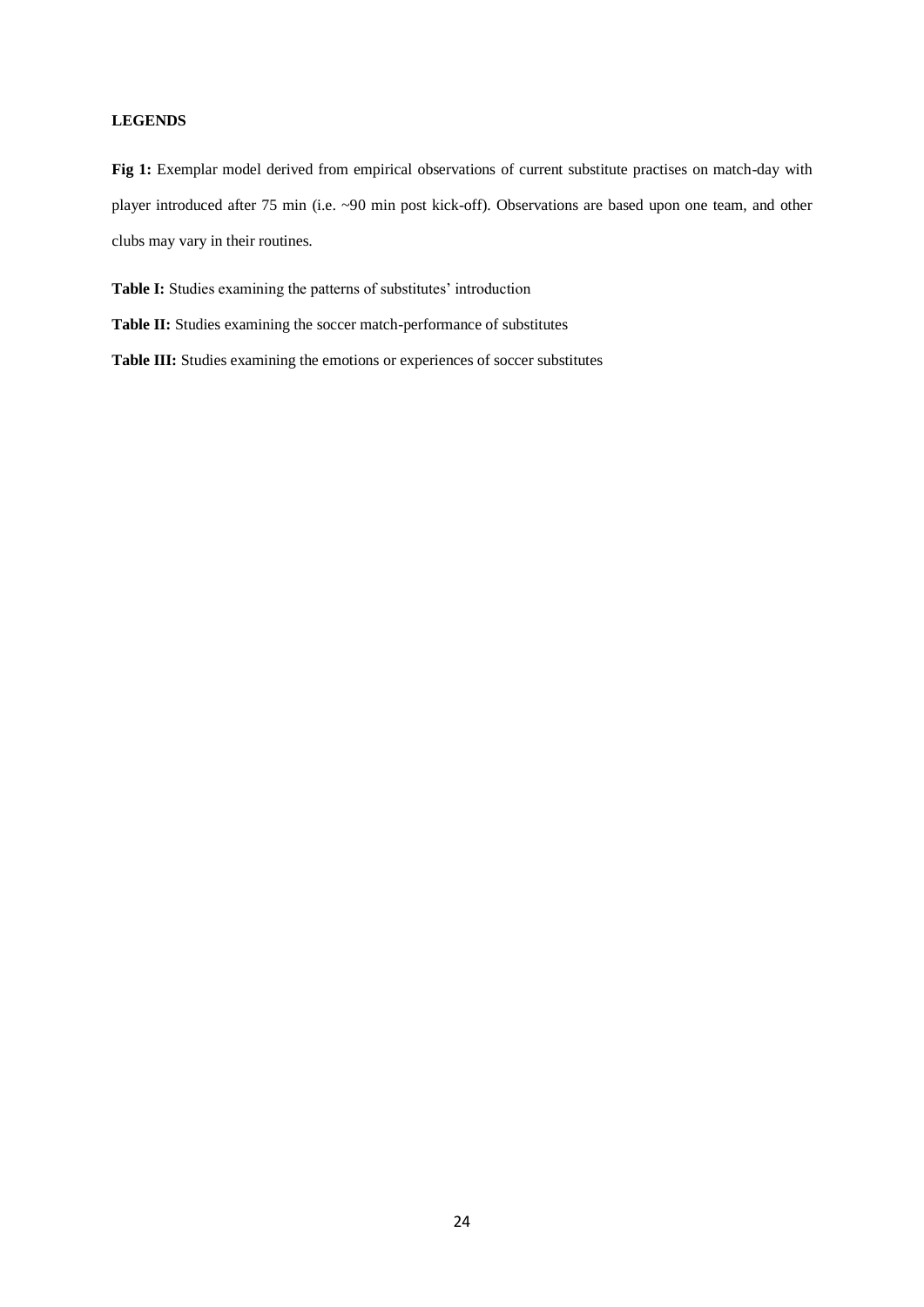

**Fig 1:** Exemplar model derived from empirical observations of current substitute practises on match-day with player introduced after 75 min (i.e. ~90 min post kick-off). Observations are based upon one team, and other clubs may vary in their routines.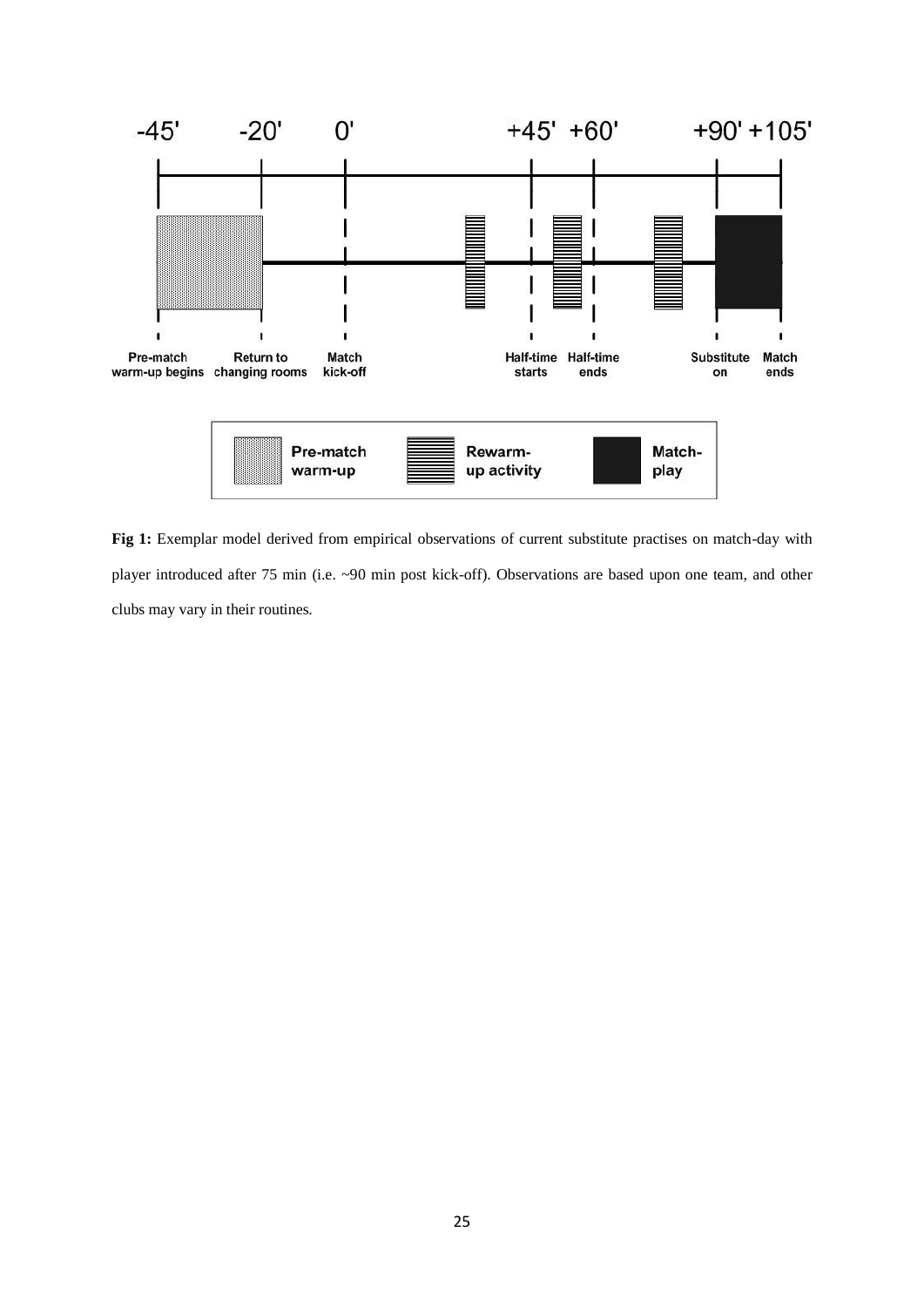| <b>Study</b>                            | <b>Players</b>                                                                                                  | Data collection                               | <b>Variables measured</b>                                                               | <b>Key results</b>                                                                                                                                                                                                                                                                                                                                                                                                    |
|-----------------------------------------|-----------------------------------------------------------------------------------------------------------------|-----------------------------------------------|-----------------------------------------------------------------------------------------|-----------------------------------------------------------------------------------------------------------------------------------------------------------------------------------------------------------------------------------------------------------------------------------------------------------------------------------------------------------------------------------------------------------------------|
| Del Corral<br>et al. 2007<br>$[36]$     | Spanish Division 1 players.<br>$2108$ subs made in 380<br>matches (including $6761$ <sup>st</sup><br>subs).     | Referees'<br>official post-<br>match reports. | Time of substitution,<br>position of replacement,<br>and factors influencing<br>timing. | Number of subs $\uparrow$ from 46-70 min, then $\downarrow$ from 70-90 min.<br>MF-MF subs most common (825 observations).<br>Offensive subs more common, defensive sub fover time.<br>Score (losing teams: $1st$ sub earlier) and match location (home teams: $1st$ sub earlier) influence timing.                                                                                                                    |
| Carling et<br>al. 2010<br>$[37]$        | French Division 1 MF and CF<br>$(n=25 \text{ subs})$ , observed over 18<br>matches.                             | Multiple-camera<br>tracking system.           | Time on field.                                                                          | MF subs played $22.5\pm8.1$ min and CF subs played $24.8\pm7.4$ min (only subs playing >10 min included).                                                                                                                                                                                                                                                                                                             |
| Myers<br>2012 [33]                      | 485 observations from English<br>Premier League (155), Italian<br>Serie A (172), and La Liga in<br>Spain (158). | Data provided<br>by ESPN<br>Soccernet.        | Time of substitution.<br>factors influencing<br>timing, score<br>differential.          | Mean subs introduction times were 57 ( $1st$ subs), 71 ( $2nd$ subs), and 81 ( $3rd$ subs) min.<br>Score line (losing teams: 1 <sup>st</sup> subs earlier), and league (Serie A $1st$ subs: 52 min, Premier league 1 <sup>st</sup> subs:<br>58 min) influence timing.<br>Best outcomes: when team is behind, make 1 <sup>st</sup> subs <58th min, $2nd$ subs <73 <sup>rd</sup> min, $3rd$ subs <79 <sup>th</sup> min. |
| <b>Bradley</b> et<br>al. 2014<br>$[22]$ | <b>English Premier League</b><br>players ( $n=286$ subs).                                                       | Multiple-camera<br>tracking system.           | Time of substitution and<br>position of replacement.                                    | Most subs made at half time or 60-85 min.<br>More offensive (attackers and WM and CM) vs defensive (CD and FB) subs between 60-90 min.                                                                                                                                                                                                                                                                                |
| Vescovi<br>and Favero<br>2014 [25]      | NCAA Division 1 women's<br>players ( $n=113$ ), 1 observation<br>per player <sup>a</sup> .                      | Wearable GPS:<br>5 Hz.                        | Time on field.                                                                          | 1 <sup>st</sup> half: replaced players had $\uparrow$ time on field vs subs: F (30.0±1.5 vs. 19.0±2.0 min), MF (31.0±1.5 vs.<br>$18.0 \pm 1.8$ min), DF (32.0 $\pm 1.2$ vs. $12.0 \pm 1.9$ min).<br>2 <sup>nd</sup> half: replaced F had ↑ time on field vs subs (30.0±2.0 vs 20.0±1.5 min), but $\leftrightarrow$ for MF (25.0±3.2 vs<br>$22.0\pm2.1$ min) and DF (21.0 $\pm4.4$ vs 29.0 $\pm3.1$ min).              |
| Silva and<br>Swartz<br>2016 [38]        | Same data as Myers (2012),<br>plus additional 3 seasons from<br>English Premier League, 4226<br>observations.   | Data provided<br>by ESPN<br>Soccernet.        | Time of substitution.<br>and score differential.                                        | No discernible time period where there is a clear benefit to making a substitution.                                                                                                                                                                                                                                                                                                                                   |

|  | Table I: Studies examining the patterns of substitutes' introduction |
|--|----------------------------------------------------------------------|
|--|----------------------------------------------------------------------|

GPS: Global positioning system, Hz: Hertz, NCAA: National Collegiate Athletic Association (USA), Subs: Substitutes, ↑: Higher than/increased, ↓: Lower than/decreased, ↔: No difference. <sup>a</sup>unlimited interchanges. MF: Midfield player, F: Forward player, CF: Centre-forward player, CD: Central defender, FB: Fullback, DF: Defender, WM: Wide midfield player, CM: Central midfield player.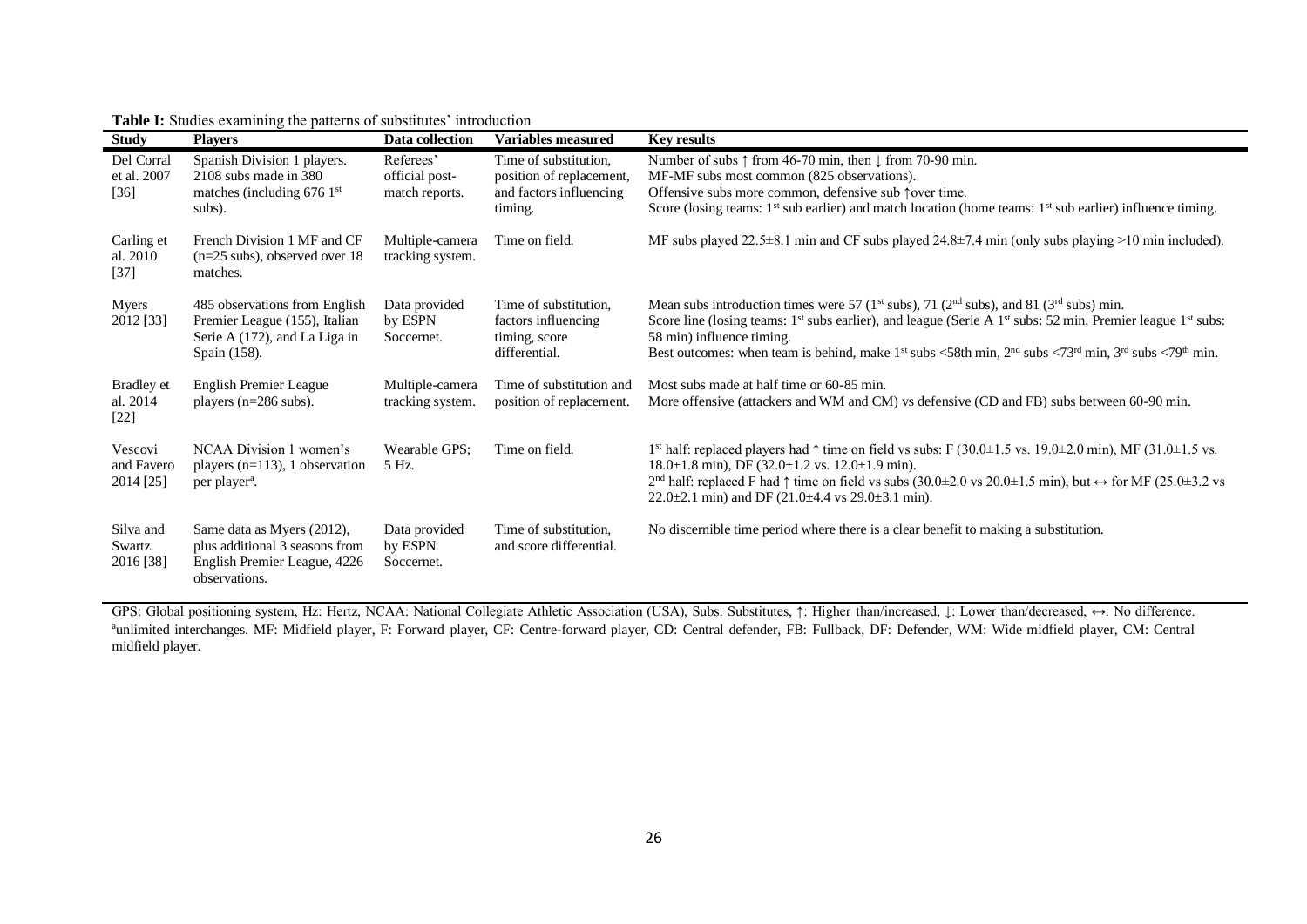| <b>Study</b>                              | <b>Players</b>                                                                                                | Data-collection                     | <b>Variables measured</b>                                                                                                                    | <b>Key results</b>                                                                                                                                                                                                                                                                                                                                                                                                                                                                                                                                                                                                                                                                                                 |
|-------------------------------------------|---------------------------------------------------------------------------------------------------------------|-------------------------------------|----------------------------------------------------------------------------------------------------------------------------------------------|--------------------------------------------------------------------------------------------------------------------------------------------------------------------------------------------------------------------------------------------------------------------------------------------------------------------------------------------------------------------------------------------------------------------------------------------------------------------------------------------------------------------------------------------------------------------------------------------------------------------------------------------------------------------------------------------------------------------|
| Mohr et al.<br>2003 [4]                   | Elite European team $(n=13)$<br>$2nd$ half subs), 1-4<br>observations per player.                             | Video time-<br>motion analysis.     | Distances (m) covered<br>across various speed<br>thresholds.                                                                                 | Subs covered 25% $\uparrow$ HIR (>15 km·h <sup>-1</sup> ; 0.40±0.03 vs. 0.32±0.03 km), and 63% $\uparrow$ sprinting (>30<br>km·h <sup>-1</sup> ; $0.13\pm0.01$ vs. $0.07\pm0.00$ km) distances at 75-90 min vs. whole-match players.                                                                                                                                                                                                                                                                                                                                                                                                                                                                               |
| Carling et<br>al. 2010<br>$[37]$          | French Division 1 MF and<br>$CF$ (subs: $n=25$ ), observed<br>over 18 matches.                                | Multiple-camera<br>tracking system. | Distances (m) covered<br>$(\cdot \text{min}^{-1})$ over various<br>speed thresholds, and<br>recovery time between<br>high-intensity actions. | MF subs covered $\uparrow$ 2 <sup>nd</sup> half TD (136.6±9.1 vs 129.3±3.6 m·min <sup>-1</sup> ) vs. players replaced.<br>MF subs covered $\uparrow$ TD (136.6±9.1 m·min <sup>-1</sup> ), HIR (19.1-23 km·h <sup>-1</sup> ; 9.8±3.6 m·min <sup>-1</sup> ), and $\downarrow$<br>recovery-times between HIR efforts (95.1±38.5 s) vs. whole-match MF.<br>F covered $\downarrow$ TD during initial 10 min as a sub vs. their initial 10 min when starting.                                                                                                                                                                                                                                                            |
| Coelho et<br>al. 2012<br>$[40]$           | Brazilian Division 1 (subs:<br>n=15) players, observed<br>over 29 matches.                                    | HR monitor.                         | $%$ HR <sub>max</sub> and time in<br>various HR zones.                                                                                       | $\uparrow$ 2 <sup>nd</sup> half HR (84±3 vs 81±4% HR <sub>max</sub> ) when subs included vs whole-match players alone,<br>HR remained $\downarrow$ vs. 1 <sup>st</sup> half HR for full-match players (86±3% HR <sub>max</sub> ).                                                                                                                                                                                                                                                                                                                                                                                                                                                                                  |
| Bradley and<br><b>Noakes</b><br>2013 [39] | English Premier League<br>players (n=65), observed<br>completing full matches and<br>when introduced as subs. | Multiple-camera<br>tracking system. | Distances (m) covered<br>$(\cdot \text{min}^{-1})$ over various<br>speed thresholds.                                                         | Subs covered $\uparrow$ TD (117.2±1.7 vs. 109.2±1.7 m·min <sup>-1</sup> ) and HIR ( $\geq$ 14.4 km·h <sup>-1</sup> ; 32.5±1.2 vs. 28.3<br>$\pm$ 1.0 m·min <sup>-1</sup> , +15%) vs. equivalent period when playing a full match.<br>CD and FB $\uparrow$ sprinting (>25.1 km·h <sup>-1</sup> ) as subs vs. equivalent time playing full match (1.85±0.39<br>vs. $1.11 \pm 0.34$ and $3.85 \pm 0.59$ vs. $2.86 \pm 0.49$ m·min <sup>-1</sup> , respectively).<br>Subs covered $\uparrow$ TD and HIR than the mean of all on-field players.                                                                                                                                                                          |
| Bradley et<br>al. 2014<br>$[22]$          | English Premier League<br>players, whole-match<br>$(n=810)$ , subs $(n=286)$ ,<br>players replaced (n=286).   | Multiple-camera<br>tracking system. | Distances (m) covered<br>$(\cdot \text{min}^{-1})$ over various<br>speed thresholds, and<br>pass completion rates.                           | Subs covered $\uparrow$ TD (120.1±14.5 m·min <sup>-1</sup> ) and HIR ( $\geq$ 19.8 km·h <sup>-1</sup> ; 12.4±5.3 m·min <sup>-1</sup> ) vs. whole-<br>match (TD: 112.3 $\pm$ 10.3, HIR: 9.8 $\pm$ 3.2 m·min <sup>-1</sup> ), and replaced players (TD: 116.2 $\pm$ 10.6, HIR:<br>$11.3 \pm 3.2$ m·min <sup>-1</sup> ).<br>Subs covered $\uparrow$ TD (118.1±13.6 vs. 105.9±16.2 m·min <sup>-1</sup> ), and HIR (12.2±4.7 vs. 10.1±4.1 m·min <sup>-1</sup> )<br>$\frac{1}{1}$ ) as subs vs. their habitual $2nd$ half performances when playing full match.<br>$\leftrightarrow$ for pass-completion rates.<br>Trend for $\uparrow$ TD and HIR over successive 5 min blocks for subs.                                |
| Vescovi<br>and Favero<br>2014 [25]        | NCAA Division 1 women's<br>players $(n=113)$ , 1<br>observation per player <sup>a</sup> .                     | Wearable GPS;<br>5 Hz.              | Distances (m) covered<br>(absolute and $\cdot$ min <sup>-1</sup> )<br>across various speed<br>thresholds.                                    | $\uparrow$ HIR (15.6–20.0 km·h <sup>-1</sup> ) between 78-90 min for players re-introduced vs. whole-match players<br>$(9.0 \pm 0.6 \text{ vs. } 6.0 \pm 0.4 \text{ m} \cdot \text{min}^{-1}).$<br>1 <sup>st</sup> half: MF subs covered $\downarrow$ moderate-intensity (12.1–15.5 km·h <sup>-1</sup> ) distance·min <sup>-1</sup> vs. those<br>replaced $(15.0 \pm 1.8 \text{ vs. } 19.0 \pm 0.9 \text{ m} \cdot \text{min}^{-1})$ .<br>DF playing whole 1 <sup>st</sup> half covered $\downarrow$ HIR (6±1 m·min <sup>-1</sup> ) vs. players introduced (16.0±2.8 m·min <sup>-1</sup> )<br>or replaced (11.0±1.0 m·min <sup>-1</sup> ). DF subs covered $\uparrow$ 1 <sup>st</sup> half HIR vs. those replaced. |
| Carling et<br>al. 2015<br>$[55]$          | French league 1 team over 5<br>seasons (190 matches).                                                         | Multiple-camera<br>tracking system. | TD, HSR distance<br>$( \geq 19.1 \text{ km} \cdot \text{h}^{-1})$ , and<br>technical KPIs.                                                   | $\uparrow$ matches won by goals from subs (+5), matches won between 75-90 min (+7) during successful<br>vs other seasons.<br>$\uparrow$ goals scored, $\downarrow$ goals conceded during 2 <sup>nd</sup> half injury time.                                                                                                                                                                                                                                                                                                                                                                                                                                                                                         |

**Table II:** Studies examining the soccer match-performance of substitutes

GPS: Global positioning system, HIR: High-intensity running distance, HR: Heart rate, HR<sub>max</sub>: Maximum heart rate, HSR: High-speed running, Hz: Hertz, KPI: Key performance indicator, NCAA: National Collegiate Athletic Association (USA), Subs: Substitutes, TD: Total distance, ↑: Higher than/increased, ↓: Lower than/decreased, ↔: No difference. CD: Central defender, FB: Fullback, MF: Midfield player, F: Forward player, CF: Centre-forward player, DF: Defender. <sup>a</sup>unlimited interchanges